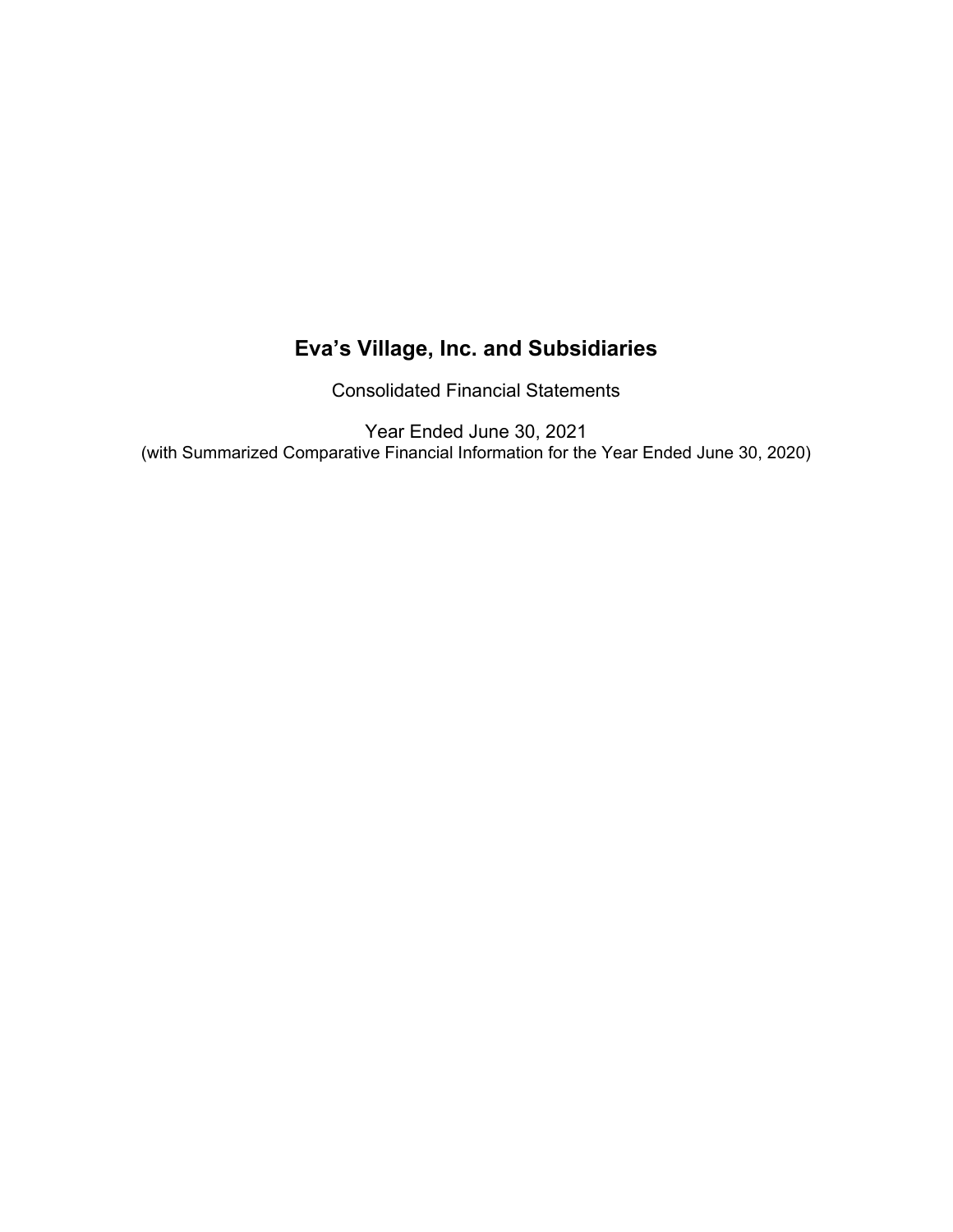Consolidated Financial Statements

Year Ended June 30, 2021 (with Summarized Comparative Financial Information for the Year Ended June 30, 2020)

### **CONTENTS**

|                                                                                                                                                                                                                                                                            | Page                |
|----------------------------------------------------------------------------------------------------------------------------------------------------------------------------------------------------------------------------------------------------------------------------|---------------------|
| <b>Independent Auditor's Report</b>                                                                                                                                                                                                                                        | $1 - 2$             |
| <b>Consolidated Financial Statements</b>                                                                                                                                                                                                                                   |                     |
| <b>Consolidated Statement of Financial Position</b><br>Consolidated Statement of Activities and Changes in Net Assets<br><b>Consolidated Statement of Functional Expenses</b><br><b>Consolidated Statement of Cash Flows</b><br>Notes to Consolidated Financial Statements | 3<br>5<br>6<br>7-25 |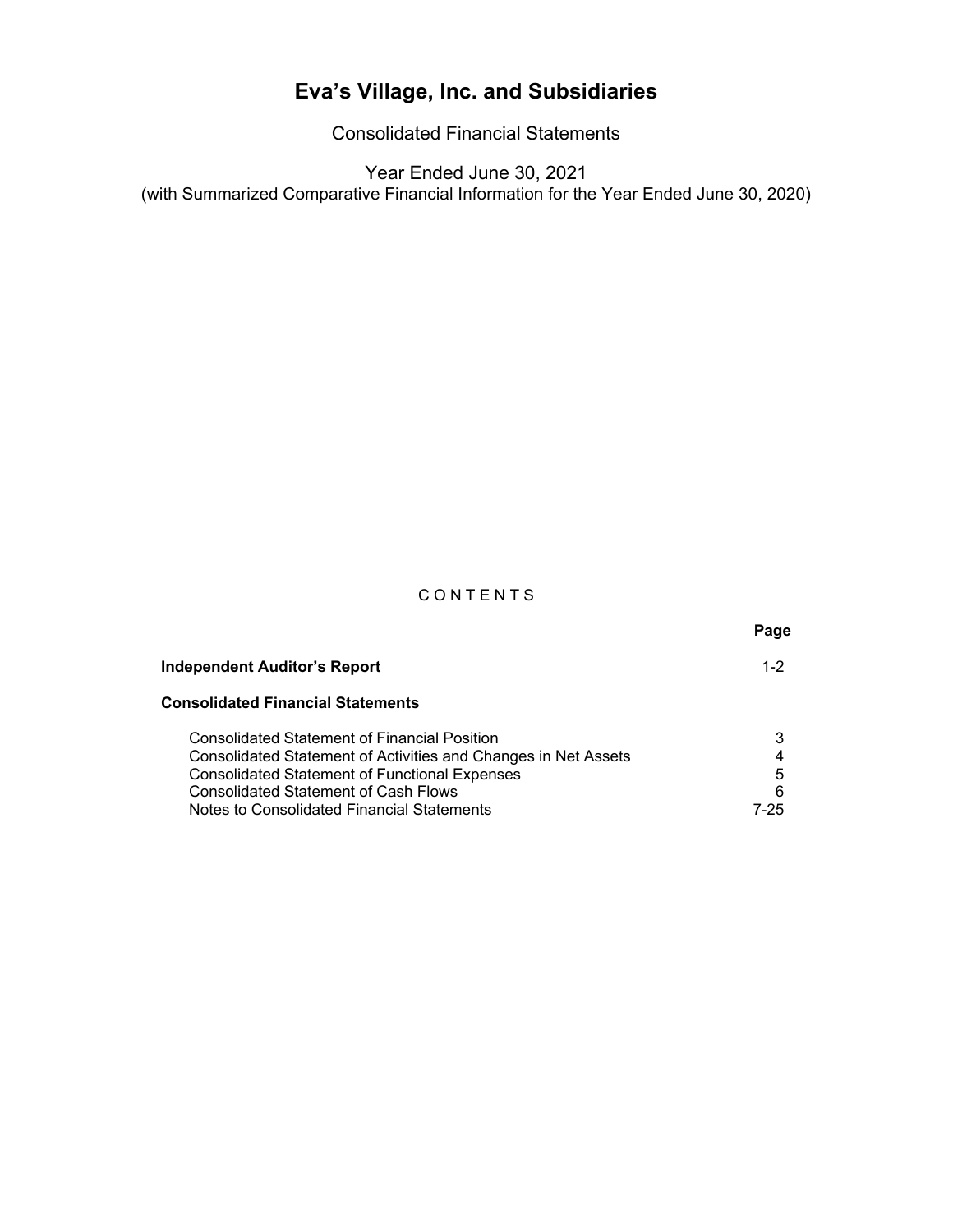

#### **Independent Auditor's Report**

Board of Directors Eva's Village, Inc. and Subsidiaries Paterson, New Jersey

#### **Report on the Consolidated Financial Statements**

We have audited the accompanying consolidated financial statements of Eva's Village, Inc. and Subsidiaries, which comprise the consolidated statement of financial position as of June 30, 2021, the related consolidated statements of activities and changes in net assets, functional expenses, and cash flows for the year then ended, and the related notes to the consolidated financial statements (collectively, the "financial statements").

#### **Management's Responsibility for the Financial Statements**

Management is responsible for the preparation and fair presentation of these financial statements in accordance with accounting principles generally accepted in the United States of America; this includes the design, implementation, and maintenance of internal control relevant to the preparation and fair presentation of financial statements that are free from material misstatement, whether due to fraud or error.

#### **Auditor's Responsibility**

Our responsibility is to express an opinion on these financial statements based on our audit. We conducted our audit in accordance with auditing standards generally accepted in the United States of America. Those standards require that we plan and perform the audit to obtain reasonable assurance about whether the financial statements are free from material misstatement.

An audit involves performing procedures to obtain audit evidence about the amounts and disclosures in the financial statements. The procedures selected depend on the auditor's judgment, including the assessment of the risks of material misstatement of the financial statements, whether due to fraud or error. In making those risk assessments, the auditor considers internal control relevant to the entity's preparation and fair presentation of the financial statements in order to design audit procedures that are appropriate in the circumstances, but not for the purpose of expressing an opinion on the effectiveness of the entity's internal control. Accordingly, we express no such opinion. An audit also includes evaluating the appropriateness of accounting policies used and the reasonableness of significant accounting estimates made by management, as well as evaluating the overall presentation of the financial statements.

We believe that the audit evidence we have obtained is sufficient and appropriate to provide a basis for our audit opinion.

#### **Opinion**

In our opinion, the financial statements referred to above present fairly, in all material respects, the financial position of Eva's Village, Inc. and Subsidiaries as of June 30, 2021, the changes in their net assets and their cash flows for the year then ended in accordance with accounting principles generally accepted in the United States of America.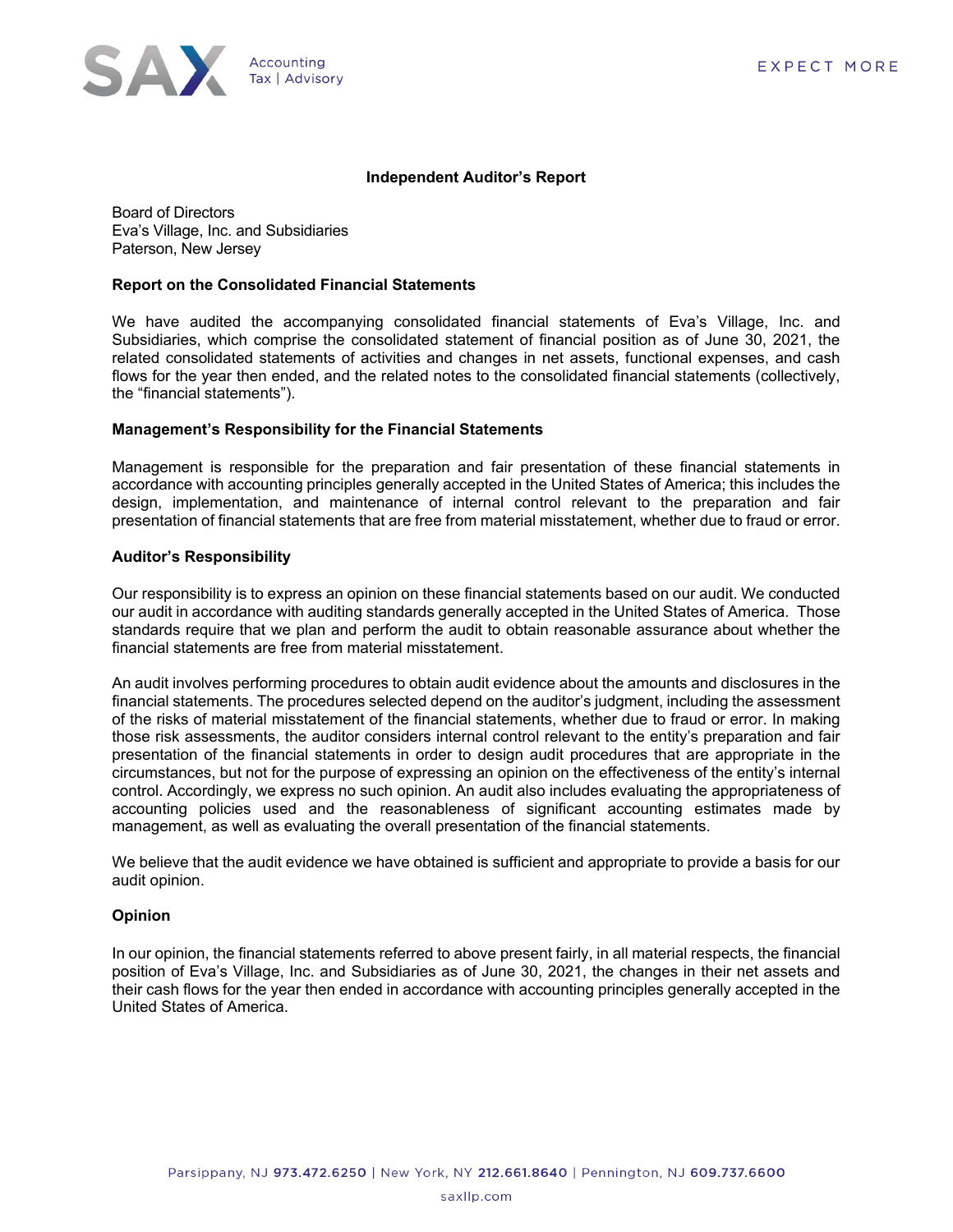Board of Directors Eva's Village, Inc. and Subsidiaries Page 2

#### **Report on Summarized Comparative Information**

We have previously audited Eva's Village, Inc. and Subsidiaries' 2020 consolidated financial statements, and we expressed an unmodified audit opinion on those audited financial statements in our report dated April 19, 2021. In our opinion, the summarized comparative information presented herein as of and for the year ended June 30, 2020, is consistent, in all material respects, with the audited financial statements from which it has been derived.

 $\mathcal{A}_{\alpha\kappa}$  LLP

Parsippany, New Jersey March 28, 2022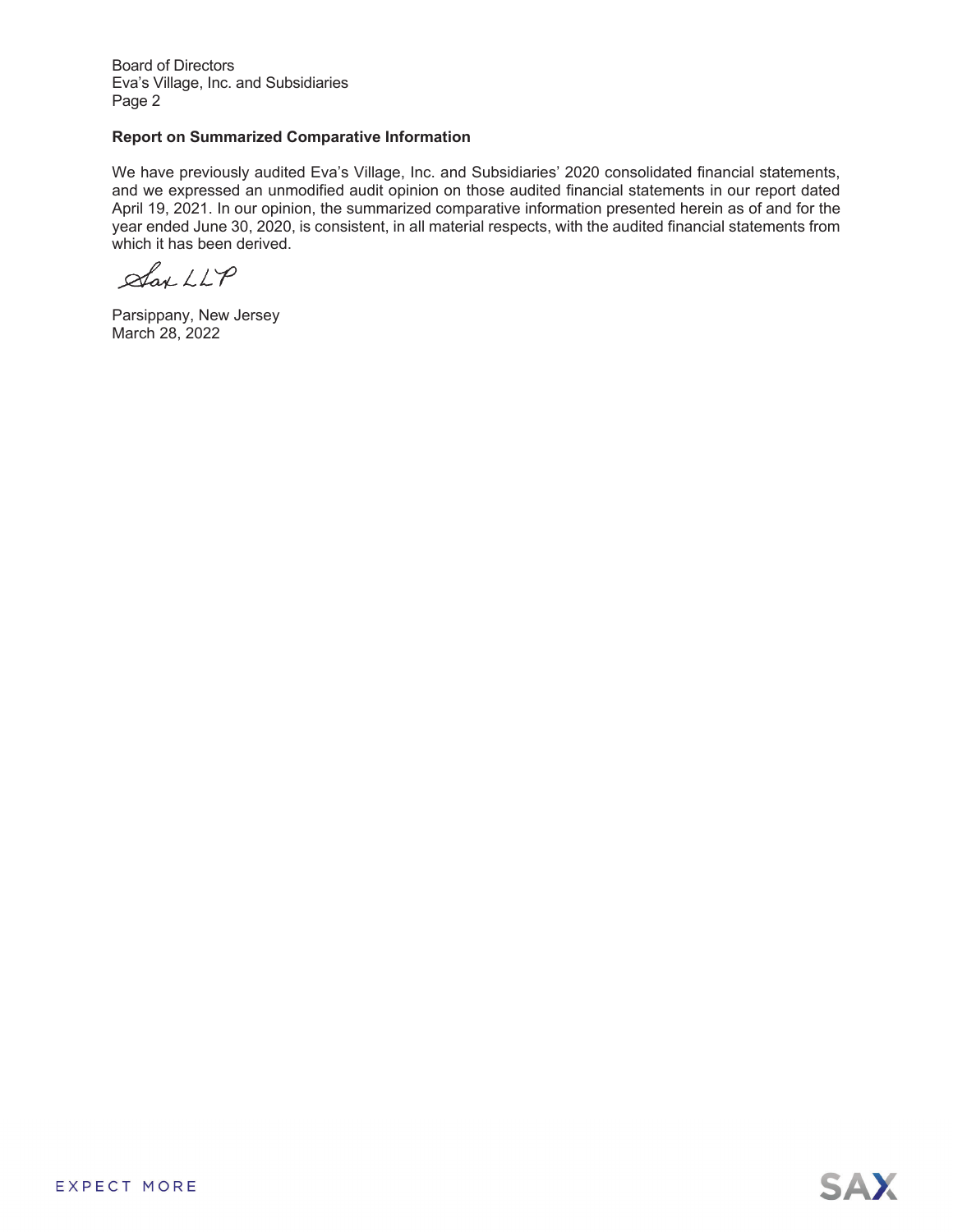### Consolidated Statement of Financial Position

### Year Ended June 30, 2021 (with Summarized Comparative Financial Information at June 30, 2020)

|                                                    |                 | <b>June 30,</b> |
|----------------------------------------------------|-----------------|-----------------|
|                                                    | 2021            | 2020            |
| <b>ASSETS</b>                                      |                 |                 |
|                                                    |                 |                 |
| <b>CURRENT ASSETS</b>                              |                 |                 |
| Cash and cash equivalents                          | 2,381,034<br>\$ | 2,965,719<br>\$ |
| Investments                                        | 423,105         | 264,930         |
| Accounts and grants receivable, net                | 270,049         | 737,624         |
| Contributions receivable, net                      | 552,197         | 562,253         |
| Prepaid expenses and other assets                  | 48,877          | 120,476         |
| <b>Total current assets</b>                        | 3,675,262       | 4,651,002       |
| PROPERTY AND EQUIPMENT, NET                        | 12,867,657      | 13,486,142      |
| <b>OTHER ASSETS</b>                                |                 |                 |
| Restricted investments, at fair market value       | 551,470         | 438,865         |
| Long-term portion of contributions receivable, net | 368,888         | 1,416,804       |
| Restricted cash - tenant trust funds               | 110,737         | 86,855          |
| Mortgage receivable, net                           | 4,500,000       | 4,500,000       |
| Total other assets                                 | 5,531,095       | 6,442,524       |
| <b>TOTAL ASSETS</b>                                |                 |                 |
|                                                    | \$22,074,014    | \$24,579,668    |
| <b>LIABILITIES AND NET ASSETS</b>                  |                 |                 |
| <b>CURRENT LIABILITIES</b>                         |                 |                 |
| Accounts payable and accrued expenses              | \$<br>763,771   | 1,906,964<br>\$ |
| Line of credit                                     | 650,000         | 1,600,000       |
| Due to government agencies                         | 144,868         | 126,678         |
| Notes payable, current portion                     | 81,040          | 76,873          |
| <b>Total current liabilities</b>                   | 1,639,679       | 3,710,515       |
| <b>OTHER LIABILITIES</b>                           |                 |                 |
| Loan payable - Paycheck Protection Program ("PPP") | 1,512,770       | 1,686,737       |
| Long-term portion of notes payable                 | 3,306,746       | 3,387,781       |
| Tenant trust funds payable                         | 110,737         | 86,855          |
| <b>Total other liabilities</b>                     | 4,930,253       | 5,161,373       |
| <b>NET ASSETS</b>                                  |                 |                 |
| Without donor restriction                          | 14,295,066      | 13,702,276      |
| With donor restriction                             | 1,209,016       | 2,005,504       |
| Total net assets                                   | 15,504,082      | 15,707,780      |
|                                                    |                 |                 |
| TOTAL LIABILITIES AND NET ASSETS                   | \$22,074,014    | \$24,579,668    |

*See accompanying Notes to Consolidated Financial Statements.*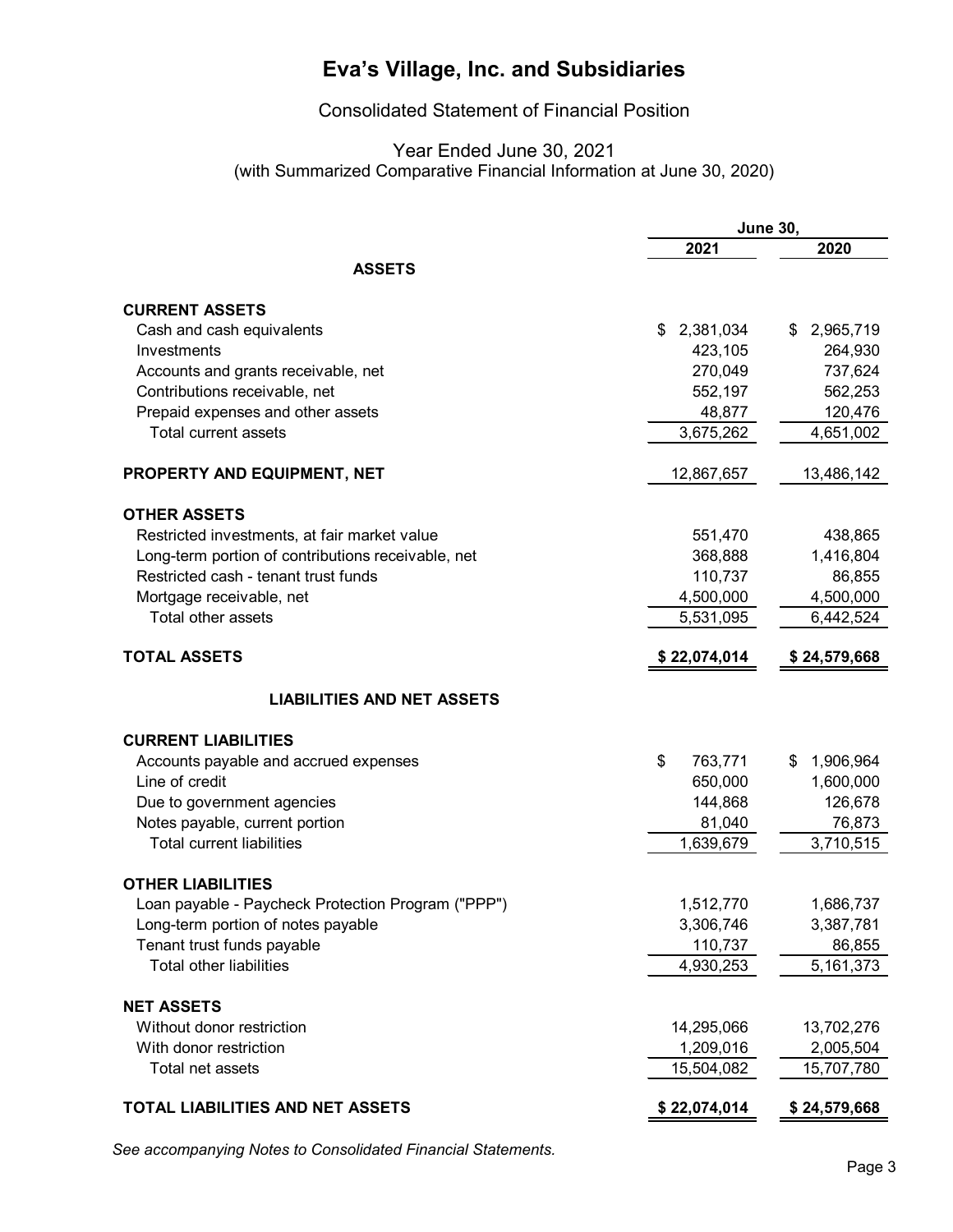### Consolidated Statement of Activities and Changes in Net Assets

### Year Ended June 30, 2021

(with Summarized Comparative Financial Information for the Year Ended June 30, 2020)

|                                                           |                                             | June 30, 2021                            |                 | June 30, 2020 |
|-----------------------------------------------------------|---------------------------------------------|------------------------------------------|-----------------|---------------|
|                                                           | <b>Without Donor</b><br><b>Restrictions</b> | <b>With Donor</b><br><b>Restrictions</b> | <b>Total</b>    | <b>Total</b>  |
| <b>REVENUE</b>                                            |                                             |                                          |                 |               |
| Government grants                                         | 3,389,245<br>\$                             | \$                                       | 3,389,245<br>\$ | \$3,853,370   |
| Fees for services                                         | 3,576,316                                   |                                          | 3,576,316       | 4,118,415     |
| Total grants and fees for services                        | 6,965,561                                   |                                          | 6,965,561       | 7,971,785     |
| Contributions and special events (net of expenses of 2021 |                                             |                                          |                 |               |
| and 2020 of \$345,980 and \$261,065, respectively)        | 4,329,819                                   | 276,000                                  | 4,605,819       | 4,842,158     |
| In-kind contributions                                     | 92,000                                      |                                          | 92,000          | 112,000       |
| Estates and trust bequests                                | 187,680                                     |                                          | 187,680         | 112,299       |
| Rent, tenants                                             | 30,525                                      |                                          | 30,525          | 8,272         |
| Food stamps                                               | 43,696                                      |                                          | 43,696          | 81,596        |
| Miscellaneous income                                      | 126,115                                     |                                          | 126,115         | 114,312       |
| Net assets released from restrictions                     | 1,072,124                                   | (1,072,124)                              |                 |               |
| Total revenue                                             | 12,847,520                                  | (796, 124)                               | 12,051,396      | 13,242,422    |
| <b>EXPENSES</b>                                           |                                             |                                          |                 |               |
| Program services                                          | 11,069,987                                  |                                          | 11,069,987      | 13,285,851    |
| Supporting services                                       |                                             |                                          |                 |               |
| Management and general                                    | 2,317,773                                   |                                          | 2,317,773       | 919,655       |
| Fundraising                                               | 701,656                                     |                                          | 701,656         | 1,084,562     |
| Total supporting services                                 | 3,019,429                                   |                                          | 3,019,429       | 2,004,217     |
| Total operating expenses                                  | 14,089,416                                  |                                          | 14,089,416      | 15,290,068    |
| Decrease in net assets from operations                    | (1, 241, 896)                               | (796, 124)                               | (2,038,020)     | (2,047,646)   |
| <b>OTHER INCOME (EXPENSE)</b>                             |                                             |                                          |                 |               |
| Investment income                                         | 2,839                                       | 340                                      | 3,179           | 29,496        |
| Realized and unrealized gain (loss) on investments        | 145,110                                     | (704)                                    | 144,406         | (34, 198)     |
| PPP loan forgiveness                                      | 1,686,737                                   |                                          | 1,686,737       |               |
| Total other income (expense)                              | 1,834,686                                   | (364)                                    | 1,834,322       | (4,702)       |
| Increase (decrease) in net assets                         | 592,790                                     | (796, 488)                               | (203, 698)      | (2,052,348)   |
| NET ASSETS, beginning of year                             | 13,702,276                                  | 2,005,504                                | 15,707,780      | 17,760,128    |
| NET ASSETS, end of year                                   | \$14,295,066                                | 1,209,016<br>\$                          | \$15,504,082    | \$15,707,780  |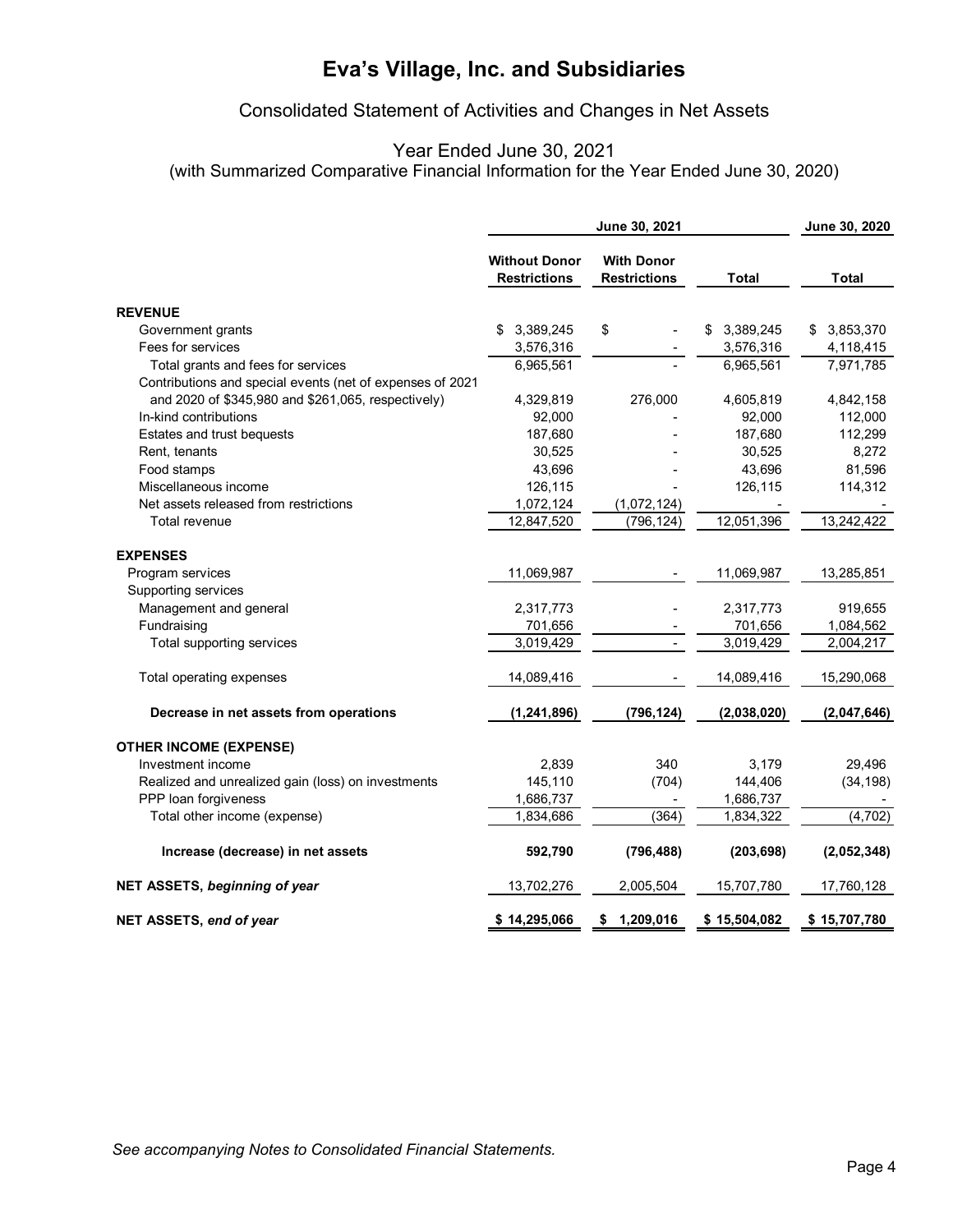### Consolidated Statement of Functional Expenses

Year Ended June 30, 2021 (with Summarized Comparative Financial Information for the Year Ended June 30, 2020)

|                                                           |                                    |                  | Behavioral Health, Peer Recovery, and Medical Services |                   |                 |                   | Food, Shelter, Education, and Training Services |                          |                          |                                           |                | <b>Supporting Services</b> |                                                      |                         |                         |
|-----------------------------------------------------------|------------------------------------|------------------|--------------------------------------------------------|-------------------|-----------------|-------------------|-------------------------------------------------|--------------------------|--------------------------|-------------------------------------------|----------------|----------------------------|------------------------------------------------------|-------------------------|-------------------------|
|                                                           | <b>Behavioral</b><br><b>Health</b> | Peer<br>Recovery | Medical &<br><b>Dental Clinic</b>                      | <b>Total</b>      | <b>Shelter</b>  | <b>Apartments</b> | Community<br><b>Kitchen</b>                     | Culinary<br>School       | <b>Total</b>             | <b>Total</b><br>Program<br><b>Expense</b> | Administration | Fundraising                | <b>Total</b><br><b>Supporting</b><br><b>Services</b> | 2021                    | 2020                    |
| <b>Salaries</b>                                           | \$3,817,931                        | 359,700<br>- \$  | 227,329                                                | 4,404,960<br>- \$ | 756,315<br>- \$ | 50,331            | 410,612<br>-S                                   | 125,267<br>-96           | 1.342.525<br>\$.         | 5,747,485                                 | 349,766<br>-86 | 327,010<br>- \$            | 676.776                                              | 6,424,261<br>- \$       | 8,072,580               |
| Employee health and retirement benefits                   | 748,462                            | 63,131           | 44,760                                                 | 856,353           | 74,139          | 12,027            | 61,265                                          | 11,550                   | 158,981                  | 1,015,334                                 | 39,558         | 68,469                     | 108,027                                              | 1,123,361               | 1,260,970               |
| Payroll taxes                                             | 355,254                            | 34,835           | 21,291                                                 | 411,380           | 72,315          | 4,630             | 37,074                                          | 11,480                   | 125,499                  | 536,879                                   | 32,226         | 30,682                     | 62,908                                               | 599,787                 | 726,890                 |
| Total salaries and fringe                                 | 4,921,647                          | 457,666          | 293,380                                                | 5,672,693         | 902,769         | 66,988            | 508,951                                         | 148,297                  | 1,627,005                | 7,299,698                                 | 421,550        | 426,161                    | 847,711                                              | 8,147,409               | 10,060,440              |
| Professional fees                                         | 318,333                            | 90,914           | 361,496                                                | 770,743           | 67,690          | 988               | 49,658                                          | 37,558                   | 155,894                  | 926,637                                   | 461,600        | 78,144                     | 539,744                                              | 1,466,381               | 1,398,940               |
| Donated professional services                             | $\overline{a}$                     |                  | 10,000                                                 | 10,000            |                 |                   | $\overline{\phantom{a}}$                        | $\overline{\phantom{a}}$ | $\overline{\phantom{a}}$ | 10,000                                    | 40,000         | $\overline{\phantom{a}}$   | 40,000                                               | 50,000                  | 70,000                  |
| Food                                                      | 141,211                            | 4,745            | 68                                                     | 146,024           | 41,362          |                   | 162,173                                         | 12,006                   | 215,542                  | 361,566                                   | 107            | 771                        | 878                                                  | 362,444                 | 550,320                 |
| Supplies                                                  | 195,474                            | 13,959           | 33,619                                                 | 243,052           | 58,630          | 284               | 47,991                                          | 7,442                    | 114,347                  | 357,399                                   | 24,936         | 43,734                     | 68,670                                               | 426,069                 | 540,560                 |
| Training                                                  | 3,622                              | 221              | 827                                                    | 4,670             | 491             | .5                | 502                                             | 133                      | 1,131                    | 5,801                                     | 1,020          |                            | 1,020                                                | 6,821                   | 19,760                  |
| Travel                                                    | 3,492                              | 1,748            | 262                                                    | 5,502             | 374             |                   | 688                                             | 101                      | 1,167                    | 6,669                                     | 775            | 171                        | 946                                                  | 7,615                   | 27,250                  |
| Occupancy and utilities                                   | 352,568                            | 33,644           | 39,028                                                 | 425,240           | 51,000          | 9,031             | 101,782                                         | 32,116                   | 193,929                  | 619,169                                   | 17,175         | 2,555                      | 19,730                                               | 638,899                 | 621,691                 |
| Telephone and internet                                    | 163,216                            | 15,338           | 10,207                                                 | 188,761           | 34,796          | 201               | 19,420                                          | 9,171                    | 63,588                   | 252,349                                   | 23,480         | 8,473                      | 31,953                                               | 284,302                 | 365,110                 |
| Repairs and maintenance                                   | 76,466                             | 2,749            | 1,986                                                  | 81,201            | 18,696          | 8,150             | 15,884                                          | 13,564                   | 56,294                   | 137,495                                   | 66,183         | 478                        | 66,661                                               | 204,156                 | 306,370                 |
| Property taxes                                            | 20,833                             | 1,232            | 1,260                                                  | 23,325            | 8,635           | 25                | 2,796                                           | 738                      | 12,194                   | 35,519                                    | 7,238          |                            | 7,238                                                | 42,757                  | 40,230                  |
| Event expense                                             | <b>.</b>                           |                  |                                                        |                   |                 |                   |                                                 | $\overline{\phantom{a}}$ | $\overline{\phantom{a}}$ |                                           |                | 458,434                    | 458,434                                              | 458,434                 | 320,110                 |
| Interest and bank fees                                    | 162,254                            | 7,376            | 7,545                                                  | 177,175           | 16,363          | 151               | 18,044                                          | 4,417                    | 38,975                   | 216,150                                   | 33,994         |                            | 33,994                                               | 250,144                 | 195,610                 |
| Other taxes, permits, and fees                            | 16,780                             | 657              | 2,856                                                  | 20,293            | 2,547           | 275               | 1,538                                           | 728                      | 5,088                    | 25,381                                    | 1,959          | 1,523                      | 3,482                                                | 28,863                  | 24,100                  |
| Bank charges                                              | 5,261                              | 396              | 276                                                    | 5,933             | 893             | 85                | 612                                             | 252                      | 1,842                    | 7,775                                     | 828            | 20,243                     | 21,071                                               | 28,846                  | 32,160                  |
| Insurance                                                 | 90,216                             | 11,949           | 19,451                                                 | 121,616           | 16,005          | 115               | 13,829                                          | 14,854                   | 44,803                   | 166,419                                   | 5,432          | 1,844                      | 7,276                                                | 173,695                 | 166,670                 |
| Bad debt expense                                          |                                    |                  |                                                        |                   |                 |                   |                                                 |                          |                          |                                           | 1,041,041      | $\overline{\phantom{a}}$   | 1,041,041                                            | 1,041,041               | 7,297                   |
| Miscellaneous                                             | 61,577                             | 4,857            | 2,875                                                  | 69,309            | 15,456          | 57                | 6,474                                           | 1,862                    | 23,849                   | 93,158                                    | 14,543         | 425                        | 14,968                                               | 108,126                 | 99,779                  |
| Total                                                     | 1,611,303                          | 189,785          | 491,756                                                | 2,292,844         | 332,938         | 19,372            | 441,391                                         | 134,942                  | 928,643                  | 3,221,487                                 | 1,740,311      | 616,795                    | 2,357,106                                            | 5,578,593               | 4,785,957               |
| Depreciation expense                                      | 328,577                            | 35,332           | 30,113                                                 | 394,022           | 68,740          | 604               | 67,806                                          | 17,630                   | 154,780                  | 548,802                                   | 155,912        | 4,680                      | 160,592                                              | 709,394                 | 704,736                 |
| Total functional expenses<br>Less donor received benefits | 6,861,527                          | 682,783          | 815,249                                                | 8,359,559         | 1,304,447       | 86,964            | 1,018,148                                       | 300,869                  | 2,710,428                | 11,069,987                                | 2,317,773      | 1,047,636<br>(345,980)     | 3,365,409<br>(345, 980)                              | 14,435,396<br>(345,980) | 15,551,133<br>(261,065) |
| Net functional expenses                                   | \$6,861,527                        | 682,783          | 815,249<br>- S                                         | \$8,359,559       | \$1,304,447     | 86,964<br>- 55    | \$1,018,148                                     | 300,869<br>\$            | \$2,710,428              | \$11,069,987                              | \$2,317,773    | 701,656<br>- \$            | \$3,019,429                                          | \$14,089,416            | \$15,290,068            |
|                                                           |                                    |                  |                                                        |                   |                 |                   |                                                 |                          |                          |                                           |                |                            |                                                      |                         |                         |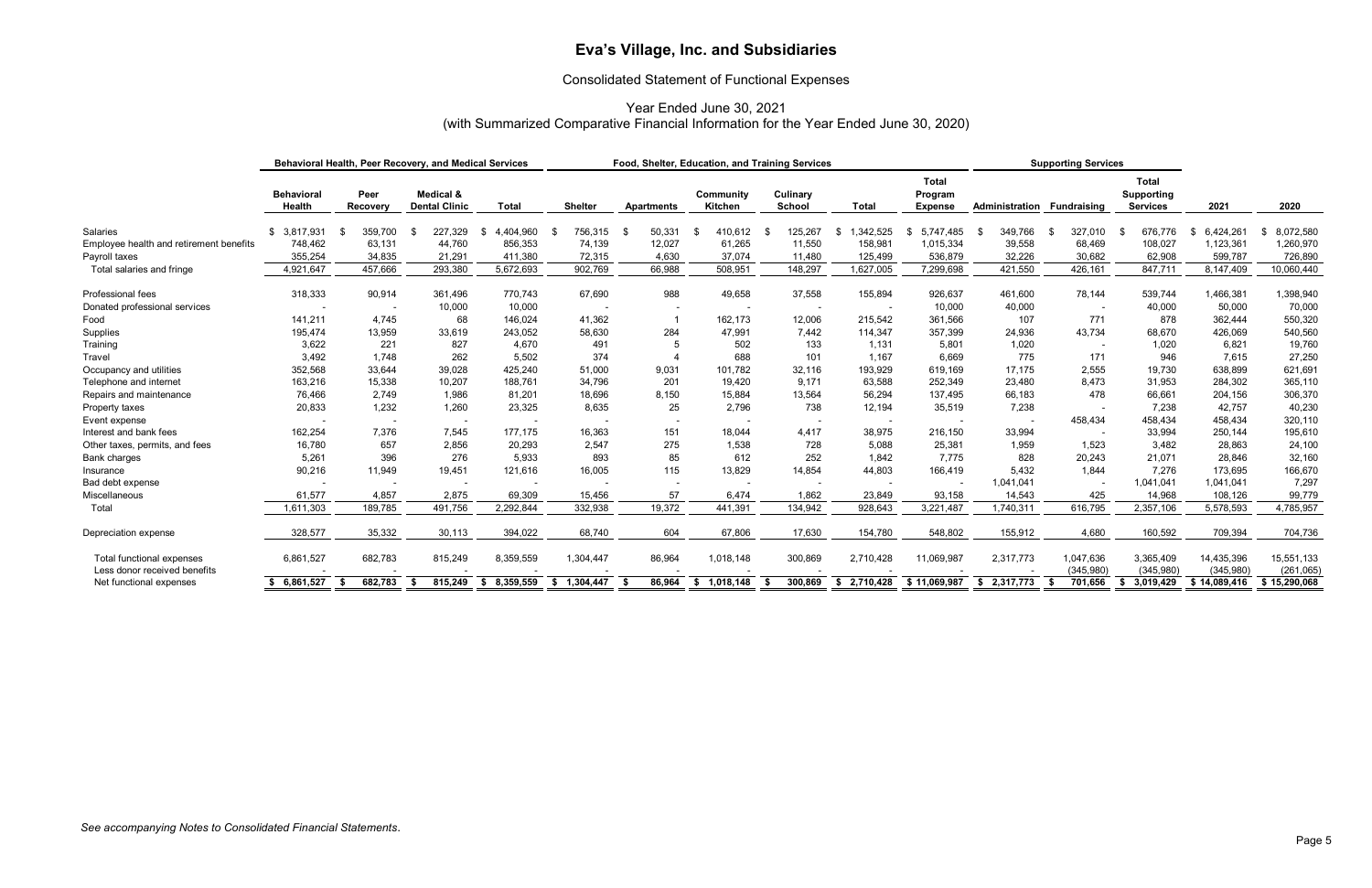Consolidated Statement of Cash Flows

### Year Ended June 30, 2021

(with Summarized Comparative Financial Information for the Year Ended June 30, 2020)

|                                                                                  |    | Years Ended June 30, |                 |
|----------------------------------------------------------------------------------|----|----------------------|-----------------|
|                                                                                  |    | 2021                 | 2020            |
| CASH FLOWS PROVIDED BY (USED FOR) OPERATING ACTIVITIES                           |    |                      |                 |
| Decrease in net assets                                                           | \$ | (203, 698)           | $$$ (2,052,348) |
| Adjustments to reconcile decrease in net assets to                               |    |                      |                 |
| net cash provided by (used for) operating activities                             |    |                      |                 |
| PPP loan forgiveness                                                             |    | (1,686,737)          |                 |
| Depreciation                                                                     |    | 709,394              | 704,736         |
| Amortization of bond premium                                                     |    |                      | 6,551           |
| Realized and unrealized losses on investments                                    |    | (144, 406)           | 34,198          |
| Discount on contributions receivable                                             |    | (11,243)             | (42,074)        |
| Bad debt expense                                                                 |    | 1,041,041            |                 |
| Changes in operating assets and liabilities                                      |    |                      |                 |
| (Increase) decrease in assets                                                    |    |                      |                 |
| Accounts and grants receivable                                                   |    | 467,575              | (31, 253)       |
| Contributions receivable                                                         |    | 28,174               | 339,961         |
| Prepaid expenses and other assets                                                |    | 71,599               | (31, 936)       |
| Increase (decrease) in liabilities                                               |    |                      |                 |
| Accounts payable and accrued expenses                                            |    | (1, 143, 193)        | 515,112         |
| Due to government agencies                                                       |    | 18,190               | (50, 139)       |
| Tenant trust funds payable                                                       |    | 23,882               | (33, 505)       |
|                                                                                  |    | (829, 422)           | (640,697)       |
|                                                                                  |    |                      |                 |
| CASH FLOWS PROVIDED BY (USED FOR) INVESTING ACTIVITIES                           |    |                      |                 |
| Purchase of investments                                                          |    | (130, 253)           | (87, 285)       |
| Proceeds from sale of investments                                                |    | 3,879                | 18,273          |
| Purchases of property and equipment                                              |    | (90, 909)            | (430, 143)      |
| Proceeds from sale of property and equipment                                     |    |                      | 38,642          |
|                                                                                  |    | (217, 283)           | (460, 513)      |
| CASH FLOWS PROVIDED BY (USED FOR) FINANCING ACTIVITIES                           |    |                      |                 |
| Proceeds from loan payable - PPP                                                 |    | 1,512,770            | 1,686,737       |
| Proceeds (repayments) from line of credit                                        |    | (950,000)            | 1,600,000       |
| Repayments of notes payable                                                      |    | (76, 868)            | (68, 601)       |
|                                                                                  |    | 485,902              | 3,218,136       |
|                                                                                  |    |                      |                 |
| Net increase (decrease) in cash, cash equivalents, and restricted cash           |    | (560, 803)           | 2,116,926       |
| CASH, CASH EQUIVALENTS, AND RESTRICTED CASH, beginning of year                   |    | 3,052,574            | 935,648         |
| CASH, CASH EQUIVALENTS, AND RESTRICTED CASH, end of year                         |    | 2,491,771            | \$3,052,574     |
| SUPPLEMENTAL CASH FLOW INFORMATION<br>Cash paid for interest                     | \$ | 250,145              | \$<br>195,612   |
| <b>NON-CASH INVESTING ACTIVITIES</b><br>Deferred interest on mortgage receivable | P. | 190,819              | \$<br>185,261   |

*See accompanying Notes to Consolidated Financial Statements*.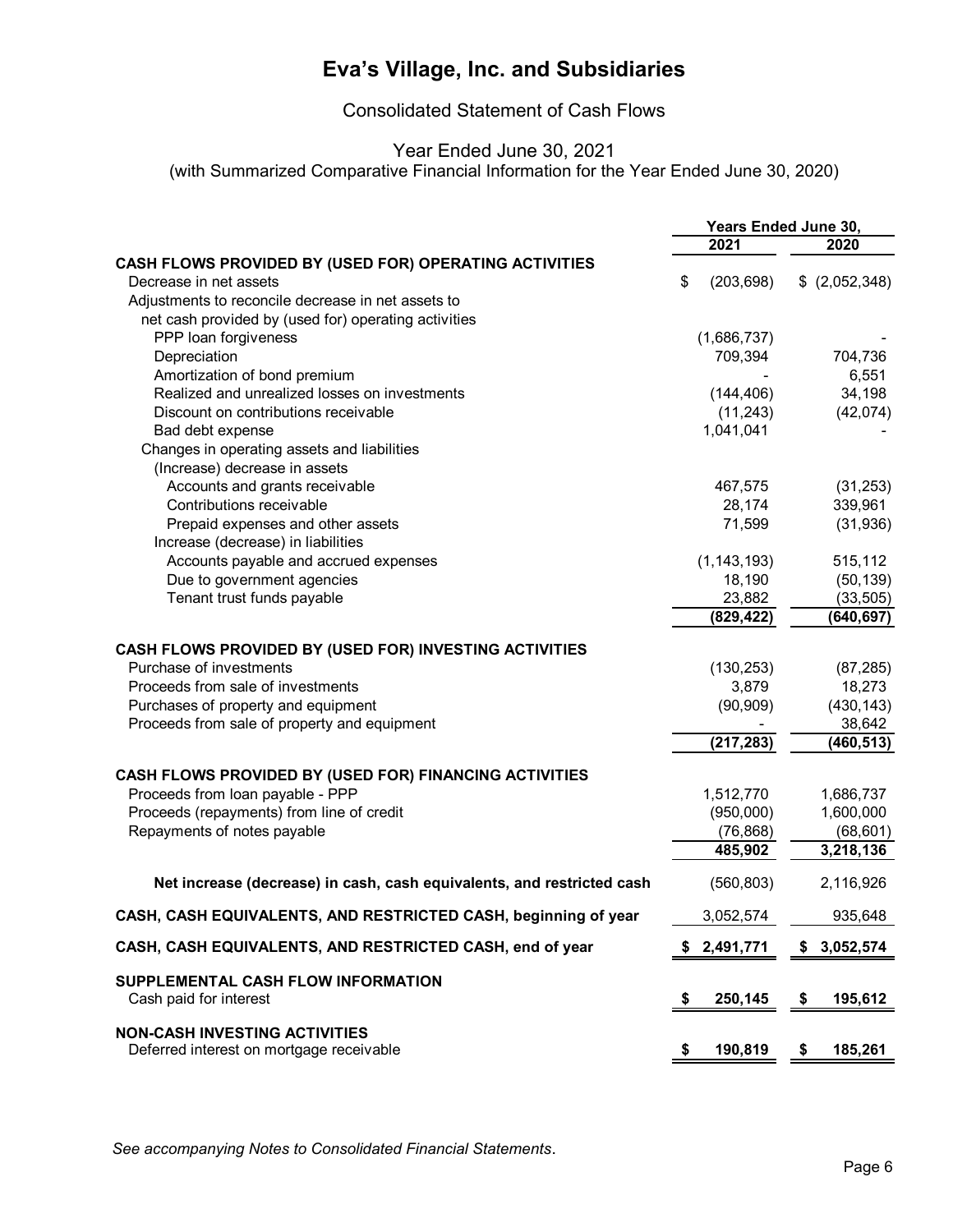### Notes to Consolidated Financial Statements

Years Ended June 30, 2021 and 2020

#### **Note 1 - Summary of Significant Accounting Policies**

This summary of significant accounting policies of Eva's Village, Inc. and Subsidiaries ("Eva's" or the "Organization") is presented to assist in understanding Eva's consolidated financial statements. The consolidated financial statements and notes are representations of Eva's management, which is responsible for their integrity and objectivity. These accounting policies conform to accounting principles generally accepted in the United States of America ("GAAP") as promulgated in Financial Accounting Standards Board ("FASB") Accounting Standards Codification (the "Codification") and have been consistently applied in the preparation of the consolidated financial statements.

#### *a. Basis of Consolidation*

The accompanying consolidated financial statements include the accounts of Eva's Village, Inc. and its wholly owned subsidiaries, Eva's Kitchen. Inc. and Eva's Catering, Inc. All material intercompany balances and transactions have been eliminated in the consolidation.

#### *b. Adoption of Accounting Policies*

On July 1, 2020, the Organization adopted ASC Topic 606, *Revenue from Contracts with Customers* ("ASC 606"), an accounting pronouncement issued by the FASB, as well as subsequently issued clarifying Accounting Standard Updates ("ASUs"), which clarify guidance on revenue recognition. This guidance includes the required steps to achieve the core principle that a company should recognize revenue when it transfers promised goods or services to customers in an amount that reflects the consideration to which the company expects to be entitled in exchange for those goods or services. The Organization adopted this pronouncement on a modified retrospective basis for all ongoing customer contracts. The results of operations for the reported periods after July 1, 2020 are presented under this amended guidance, while prior period amounts are not adjusted and continue to be reported in accordance with historical accounting guidance. The adoption of this pronouncement had no impact on net assets and results of operations but resulted in required additional disclosures. ASC 606 does not apply to all revenue recognized by the Organization. See footnotes for further details.

#### *c. Nature of Activities*

Eva's Village, Inc. has been providing care to the disenfranchised community for over 38 years in Paterson. The Organization's mission is to provide care and support for people who are struggling with poverty, hunger, homelessness, and addiction. Guided by our founder's words, "When you take somebody's hand, you cannot let it go until they can stand on their own two feet," we have expanded over the years from a soup kitchen to a complex three-block operation offering 20+ services including Substance Use Treatment; Peer Support and Outreach; Medical, Mental Health, and Dental Clinics; a Community Kitchen; Emergency Overnight Shelters, Transitional and Permanent Housing; a Culinary School; a Workforce Development program, and Childcare and Education services. We have a unique campus model of interconnected community support services that draws people in by meeting simple human needs and provides a firm foundation for sustainable recovery.

Eva's Village, Inc. was formed in July 1998 as the result of the combination of Eva's Sheltering Programs, Inc. (formed in December 1988) and Eva's Kitchen, Inc. (formed April 1982). Eva's Village, Inc. is a New Jersey not-for-profit corporation. Eva's is a tax-exempt organization as defined by Section 501(c)(3) of the Internal Revenue Code.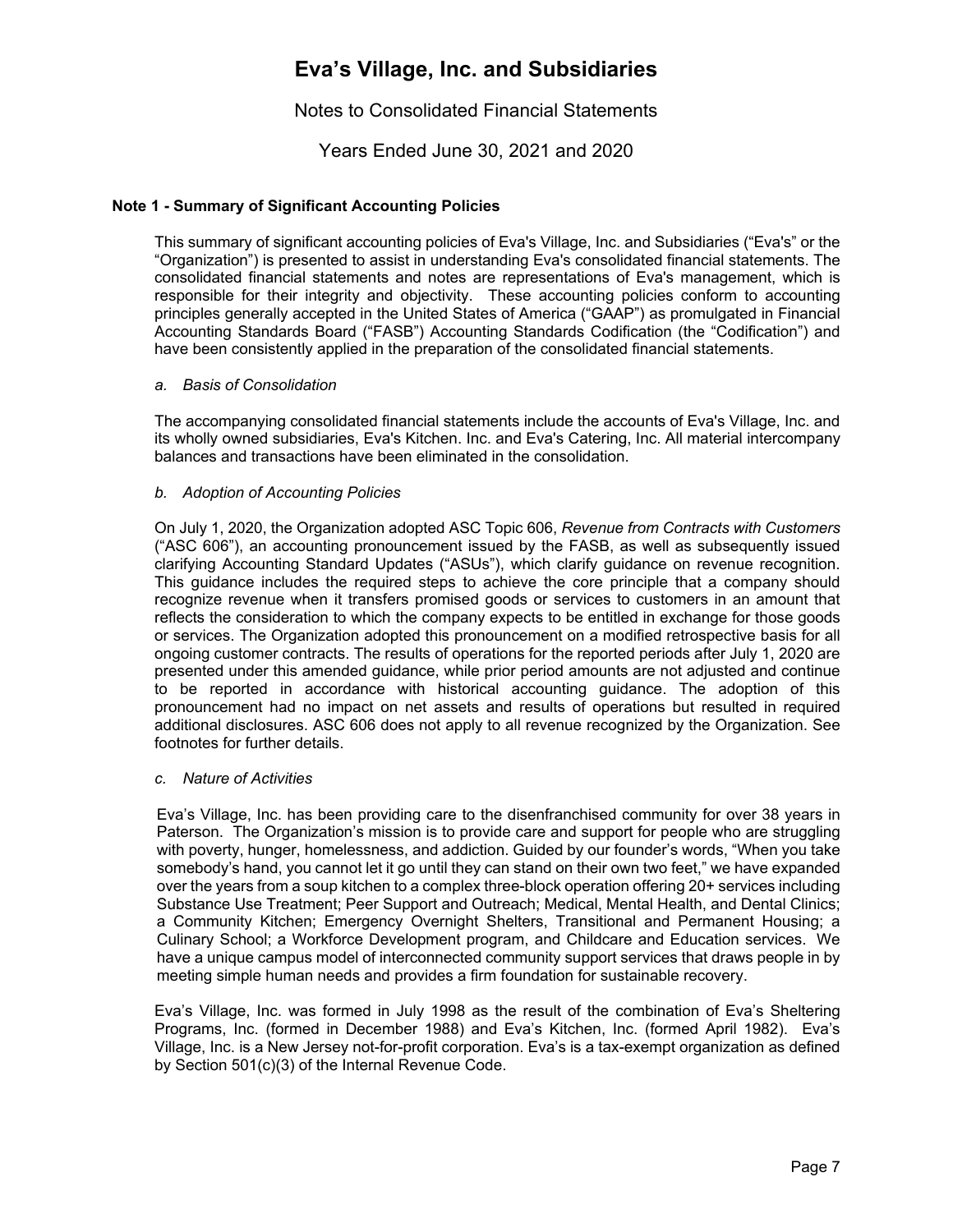Notes to Consolidated Financial Statements

Years Ended June 30, 2021 and 2020

#### **Note 1 - Summary of Significant Accounting Policies - Continued**

#### *c. Nature of Activities - Continued*

Eva's Kitchen, Inc. and Eva's Catering, Inc. are C Corporations wholly owned by Eva's Village, Inc. and controlled by the Board of Directors. Each entity has a separate Board of Directors. Both entities did not have any activity in 2021 and 2020.

#### *d. Financial Statement Presentation*

In accordance with *Not-for-Profit Entities* (Topic 958), the Organization presents its financial position and activities in two classes of net assets: net assets without donor restrictions and net assets with donor restrictions. The net asset without donor restrictions category represents net assets that are not subject to donor-imposed restrictions and the net asset with donor restrictions category represents net assets that are subject to time or purpose donor-imposed restrictions. See Note 2 for disclosures required regarding liquidity and availability of financial assets.

The consolidated financial statements include certain prior year summarized comparative information in total, but not by net asset class of functional expense categories. Such information does not include sufficient detail to constitute a presentation in conformity with GAAP. Accordingly, such information should be read in conjunction with the consolidated financial statements for June 30, 2020, from which the summarized information was derived.

#### *e. Revenue Recognition*

The Organization receives funding through government grants, fee for service programs, special events, and contributions.

Funding received from grant agencies can be cost reimbursement in nature. Grant agencies are not directly receiving commensurate value for the services provided to consumers; therefore, grant revenue follows recognition guidance under ASC Topic 958. Funds are required to be spent in accordance with the approved budget and allowable cost guidelines from the state and federal government, therefore, making the funding received a conditional contribution under ASC Topic 958 guidance. Support is recognized as income as conditions are met, such as costs are incurred and services are provided to consumers. Government grants that are cost-reimbursement in nature often receive funding in advance of costs being spent in accordance with the grant agreements. Funds received in advance of expenditures are reflected as a liability until expenditures are incurred and then revenue will be recognized. If funds received are not spent by the end of the contract period, they are reflected as a liability due to government agencies on the consolidated statement of financial position.

Fee for service revenue is recognized as services are provided to consumers. Fees for service are recognized in accordance with ASC Topic 606, whereas the Organization has contracts with customers to provide approved services (performance obligations) to the individual. The Organization recognizes revenue in the period in which obligations to provide services are satisfied. The contractual arrangements with consumers also involve a third-party payer (e.g. Medicaid or federal or state government agency) and the transaction price for the services provided are dependent upon the terms provided by the third-party payer. As services are provided to consumers, the Organization recognizes revenue, resulting in revenue recognized over time.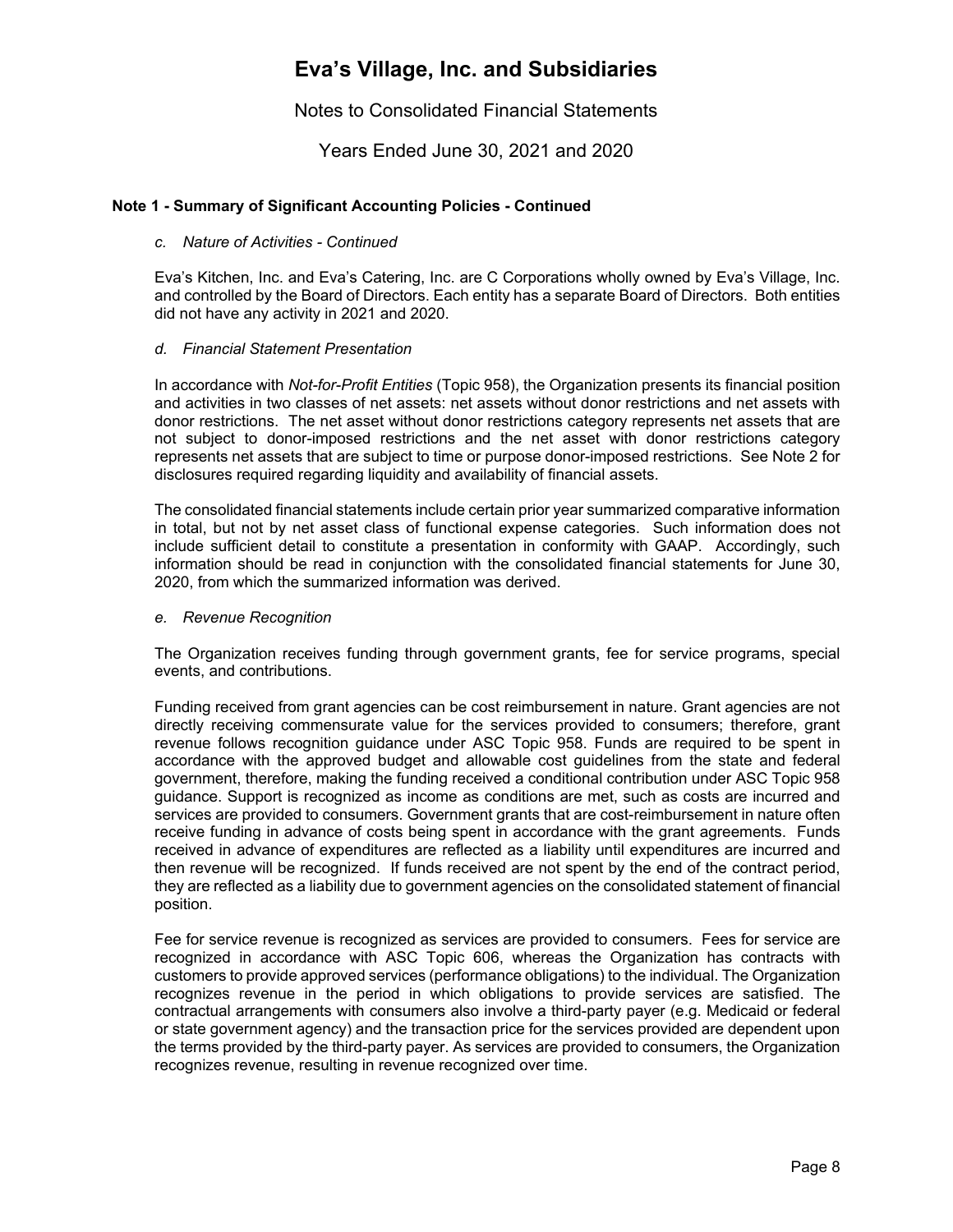Notes to Consolidated Financial Statements

Years Ended June 30, 2021 and 2020

#### **Note 1 - Summary of Significant Accounting Policies - Continued**

#### *e. Revenue Recognition - Continued*

Special event revenue is comprised of payments received from third parties (individuals and corporations) to support and/or attend fundraising events. Fundraising revenue includes an exchange transaction component for the value of the goods or services received, which follows revenue recognition guidance under ASC Topic 606. The amount paid by individuals and corporations that is above the value of goods or services received is considered a contribution. Revenue is recognized over time at the time the fundraising event occurs.

The Organization applies ASU 2018-08*, Not-for-Profit Entities* (Topic 958*): Clarifying the Scope and the Accounting Guidance for Contributions Received and Contributions Made*. Contributions, including unconditional pledges, are recorded as made. All contributions are available for unrestricted use unless specifically restricted by the donor. Pledges contributed are recognized when the conditions on which they depend are met. Bequests are recognized when Eva's receives notification that the probate court has declared the will valid. Donor-restricted contributions are reported as increases in net assets with donor restrictions depending on the nature of the restrictions. Conditional pledges are recognized as income when the conditions of the pledge are met. Pledges receivable in excess of one year are recorded net of discount.

#### *f. Cash and Cash Equivalents*

The Organization considers financial assets with an original maturity of three months or less to be cash equivalents. Cash and cash equivalents consist of demand deposit accounts and certificates of deposit. However, money market funds that are held as a portion of Eva's investment portfolio are classified as investments.

#### *g. Investments*

Investments in marketable securities with readily determinable fair values and all investments in debt securities are valued at their fair values based on quoted market prices in the statement of financial position. Unrealized gains and losses are included in the changes in unrestricted net assets for the gains and losses that are unrestricted, and in the changes in donor restricted net assets for the gains and losses that are restricted for the support of certain programs of Eva's.

#### *h. Allowance for Doubtful Accounts and Grants Receivable*

Eva's determines whether an allowance of uncollectible accounts, grants, and contributions receivable should be provided. Such estimates are based on management's assessment of the aged basis of Eva's receivables, current economic conditions, and historical experience. Management has estimated an allowance for doubtful accounts receivable of \$2,385 and \$-0- as of June 30, 2021 and 2020, respectively.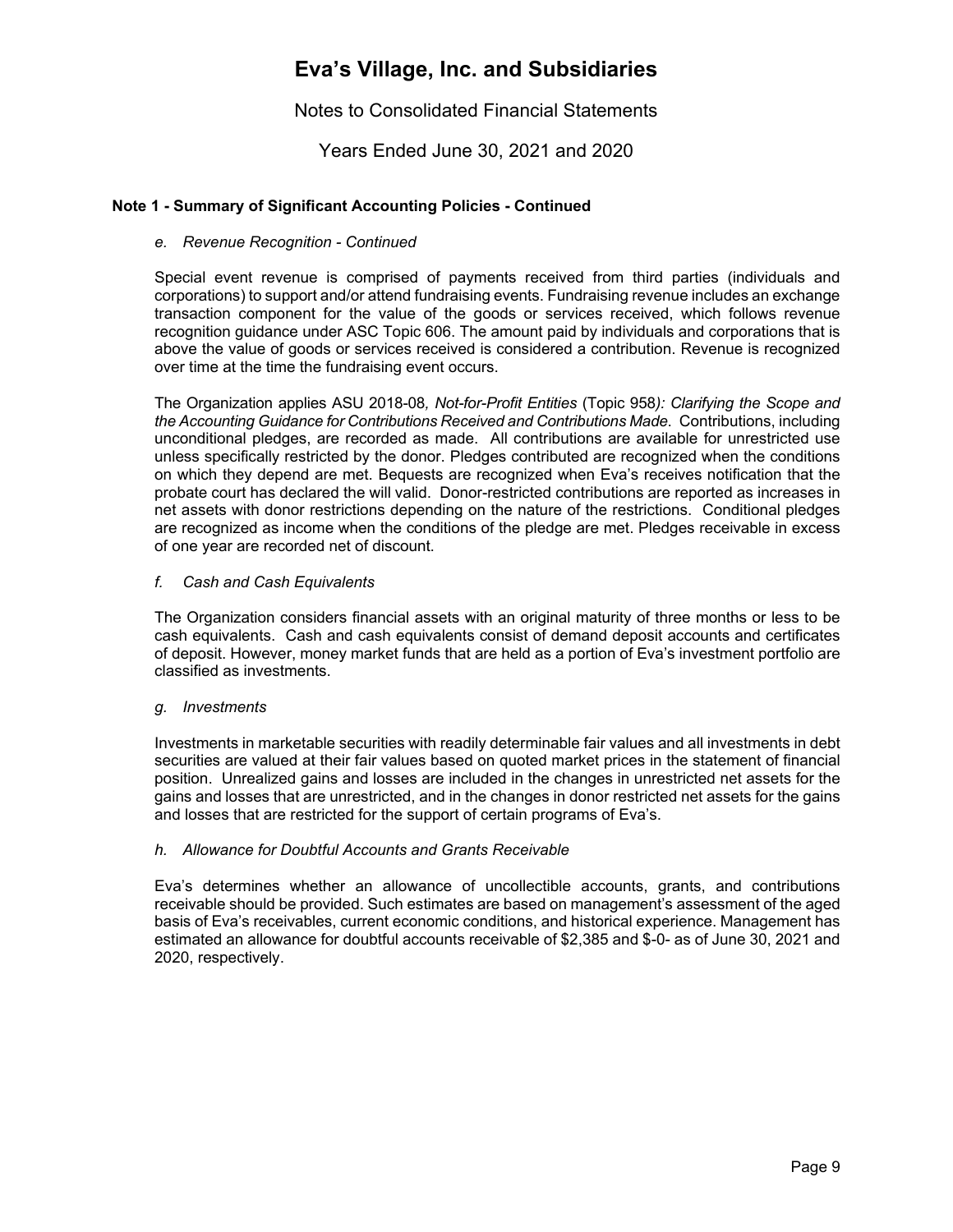Notes to Consolidated Financial Statements

Years Ended June 30, 2021 and 2020

#### **Note 1 - Summary of Significant Accounting Policies - Continued**

#### *i. Property and Equipment*

Property and equipment are recorded at cost, or for donated items, at the fair market value of the asset on the date of acquisition. Depreciation of buildings, equipment, and leasehold improvements is recorded using the straight-line method based on the estimated useful lives of the assets.

| Buildings and improvements             | 5-39 years |
|----------------------------------------|------------|
| <b>Furniture and fixtures</b>          | 5-10 years |
| Office, computers, and other equipment | 5-10 years |
| <b>Vehicles</b>                        | 5 years    |

The costs of assets sold, or otherwise disposed, and the accumulated depreciation thereon are eliminated from the accounts and the resulting gain or loss is reflected in income except for assets traded where no cash is received. Expenditures for maintenance and repairs are charged to expense as incurred; replacements and betterments that extend the useful lives are capitalized.

#### *j. Functional Allocation of Expenses*

The costs of providing various programs and support services have been summarized on a functional basis in the consolidated statement of activities and changes in net assets and in the consolidated statement of functional expenses. Accordingly, certain expenses have been allocated among the programs and supporting services based on management's best estimates of time and effort. Remaining expenses are allocated based on salary allocation.

#### *k. In-kind Contributions*

Eva's receives donated services from specialized providers and other volunteers that create or enhance non-financial assets and allow Eva's to fulfill their missions. Donated specialized services have been recognized in the accompanying consolidated financial statements. These donated services require medical and other professional skills and would typically need to be purchased if not provided by donation. Such specialized donated services amounted to \$50,000 and \$70,000 for the years ended June 30, 2021 and 2020, respectively. In addition, Eva's uses various volunteers to carry out organizational activities such as distributing food to the needy and homeless. The value of these services has not been reflected on the accompanying consolidated financial statements.

The space at Prince Street in Paterson, New Jersey is donated for Eva's Kitchen's program use. The rental value of the space was estimated to be \$42,000 for each of the years ended June 30, 2021 and 2020. The donated space is reflected as an in-kind contribution and an expense in the accompanying consolidated financial statements at the estimated value of the space.

Donations of property and equipment are recorded as support at their estimated fair value at the date of donation. Assets donated with explicit restrictions regarding their use, and contributions of cash that must be used to acquire property and equipment, are reported as restricted support. It is Eva's policy to apply a time restriction that expires over the useful life of the applicable property and equipment. Annually, as the time restrictions expire, Eva's reclassifies net assets with donor restrictions to net assets without donor restriction. There were no donations of property and equipment during the years ended June 30, 2021 or 2020. Since Eva's acts as an agent for the distribution of donated food, clothing, furniture, and other items, such amounts have been excluded from the accompanying consolidated financial statements.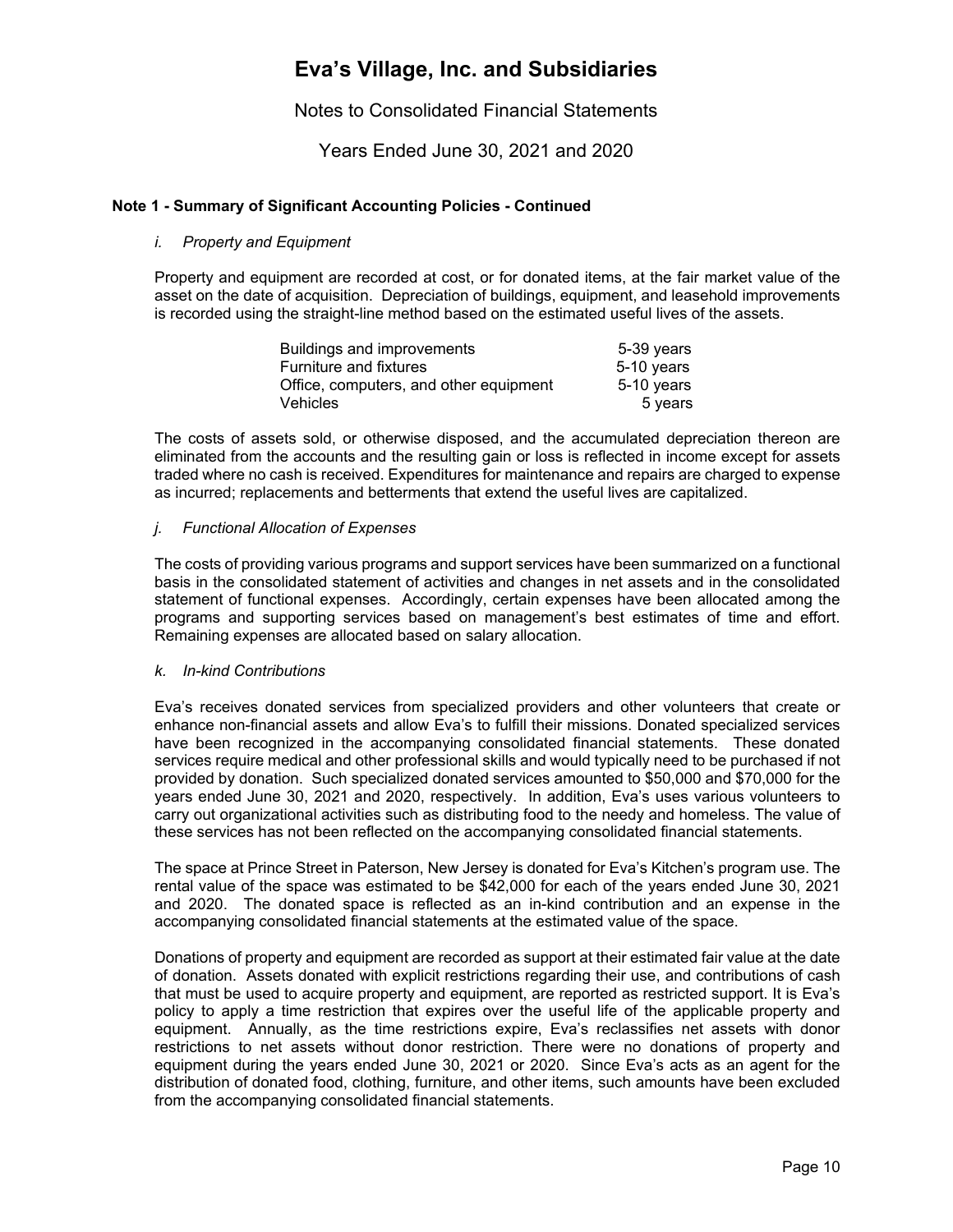### Notes to Consolidated Financial Statements

Years Ended June 30, 2021 and 2020

#### **Note 1 - Summary of Significant Accounting Policies - Continued**

#### *l. Uncertain Tax Positions*

As of June 30, 2021, management believes that based on an evaluation of Eva's tax positions that any liability as a result of uncertain tax positions would not be material. Management continually evaluates expiring statutes of limitations, changes in tax law, and new authoritative rulings to assist in evaluating Eva's tax positions. Accrued interest and penalties associated with uncertain tax positions, if any, would be recognized as part of the income tax position. Income tax returns are filed in the U.S. federal jurisdiction and state jurisdictions. U.S. federal and state income tax returns prior to fiscal year 2017 are closed.

#### *m. Estimates*

The preparation of the consolidated financial statements in accordance with GAAP requires management to make estimates and assumptions that affect the reported amounts of assets and liabilities at the date of the consolidated financial statements and the reported amounts of revenues and expenses during the reporting period. Actual results could differ from those estimates.

#### *n. Cash Flow Presentation of Restricted Cash*

Cash and restricted cash are presented in more than one-line item within the consolidated statements of financial position. The following provides a reconciliation of cash and restricted cash as shown in the consolidated statements of cash flows:

|                                                                                            | June 30,                    |                       |  |  |  |
|--------------------------------------------------------------------------------------------|-----------------------------|-----------------------|--|--|--|
|                                                                                            | 2021                        | 2020                  |  |  |  |
| Cash and cash equivalents<br>Restricted cash - tenant trust funds                          | 2,381,034<br>\$.<br>110,737 | \$2,965,719<br>86,855 |  |  |  |
| Total cash, cash equivalents, and restricted<br>cash shown in the statements of cash flows | 2,491,771<br>S.             | 3,052,574             |  |  |  |

#### *o. Pending Accounting Pronouncements*

In 2016 the FASB issued ASU 2016-02, *Leases* (Topic 842). The guidance in this ASU supersedes the leasing guidance in Topic 840, *Leases*. Under the new guidance, lessees are required to recognize lease assets and lease liabilities on the consolidated statement of financial position for all leases with terms longer than 12 months. Leases will be classified as either finance or operating, with classification affecting the pattern of expense recognition in the statements of activities. The new standard and all subsequent related standards are effective for fiscal years beginning after December 15, 2022, including interim periods within those fiscal years. The Organization is currently evaluating the impact of the pending adoption of the new standard on the consolidated financial statements.

In 2020, the FASB issued ASU 2020-07, *Not-for-Profit Entities* (Topic 958): *Presentation and Disclosures by Not-for-Profit Entities for Contributed Nonfinancial Assets.* The ASU addresses presentation and disclosure requirements for not-for-profit entities for contributed non-financial assets. The ASU is effective for annual periods beginning after June 15, 2021.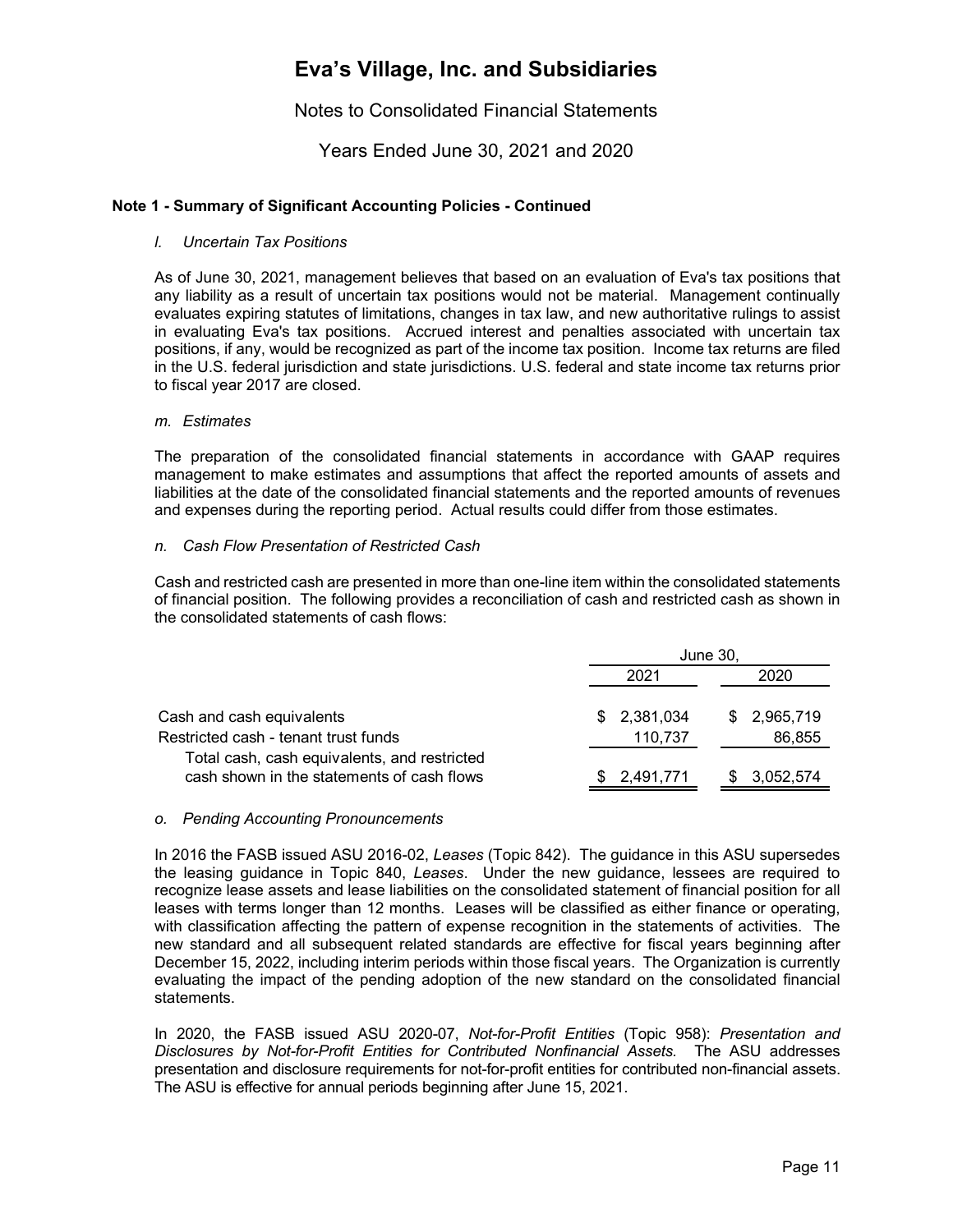### Notes to Consolidated Financial Statements

Years Ended June 30, 2021 and 2020

#### **Note 1 - Summary of Significant Accounting Policies - Continued**

#### *p. Subsequent Events*

The Organization has evaluated subsequent events for recognition or disclosure through March 28, 2022, the date the consolidated financial statements were available to be issued.

#### **Note 2 - Liquidity and Availability**

Eva's Village, Inc. and Subsidiaries' financial assets available within one year of the consolidated statement of financial position date for general expenditures are as follows:

|                                                                        | <b>June 30,</b>  |                 |  |  |
|------------------------------------------------------------------------|------------------|-----------------|--|--|
|                                                                        | 2021             | 2020            |  |  |
| Cash and cash equivalents                                              | 2,381,034<br>\$. | 2,965,719<br>\$ |  |  |
| Investments                                                            | 423,105          | 264,930         |  |  |
| Accounts and grants receivable                                         | 270,049          | 737,624         |  |  |
| Contributions receivable                                               | 552,197          | 562,253         |  |  |
|                                                                        | 3,626,385        | 4,530,526       |  |  |
| Less amounts not available for general expenditures within<br>one year |                  |                 |  |  |
| Due to government agencies                                             | 144.868          | 126,678         |  |  |
| Net assets with donor restriction                                      | 670,094          | 466,582         |  |  |
|                                                                        | 814,962          | 593,260         |  |  |
| Current assets available for use on general expenditures               |                  |                 |  |  |
| within one year                                                        | 2,811,423        | 3,937,266       |  |  |

As part of Eva's Village liquidity management, it has a policy to structure its financial assets to be available as its general expenditures, liabilities, and other obligations come due. The Organization is heavily funded by cost reimbursement and fee for service government contracts and does a substantial amount of fundraising to fund programs. To help manage unanticipated liquidity needs, Eva's Village, Inc. and Subsidiaries has available lines of credit in the amount of \$2,500,000, of which the Organization has drawn \$650,000 as of June 30, 2021.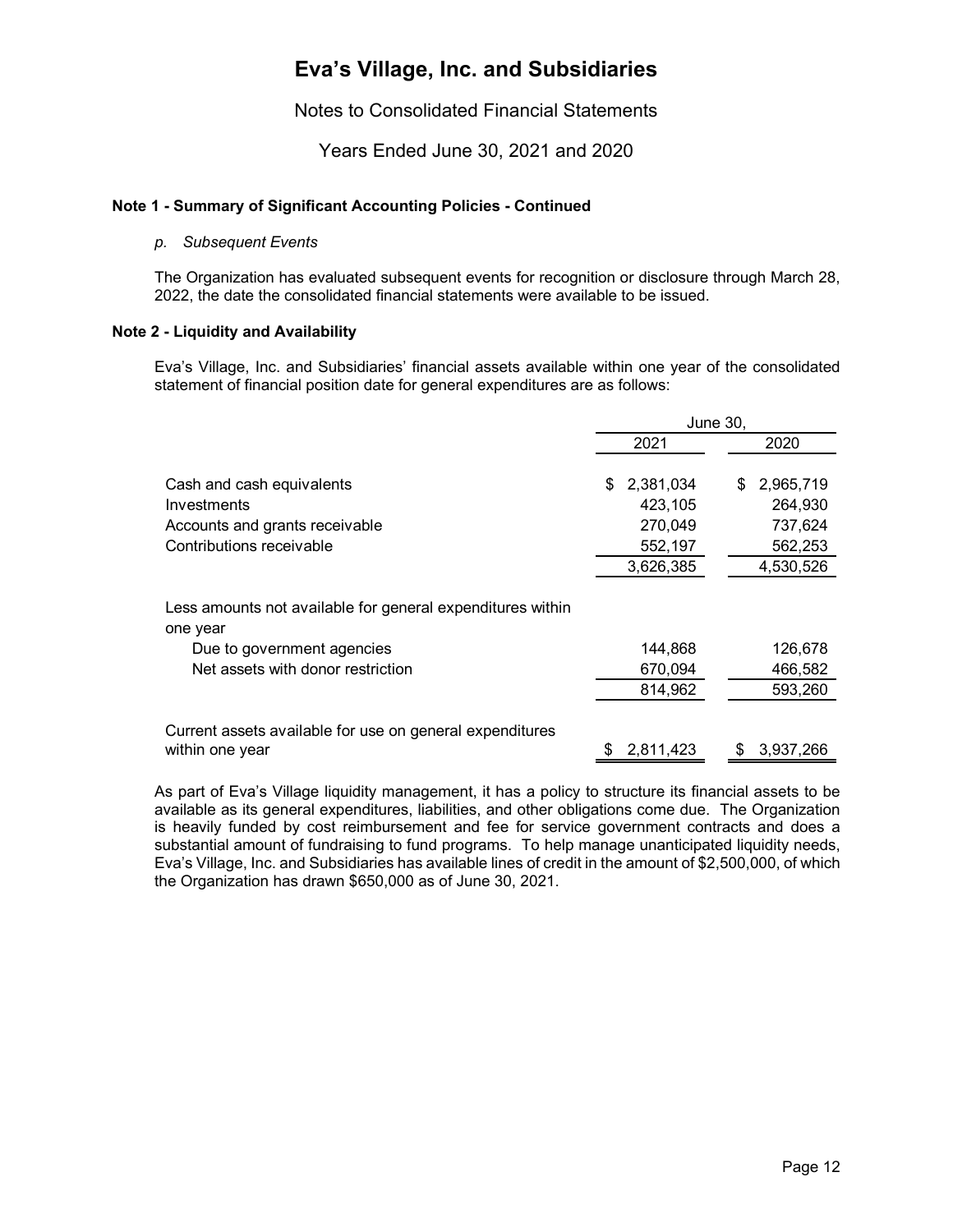### Notes to Consolidated Financial Statements

Years Ended June 30, 2021 and 2020

#### **Note 3 - Financial Instruments**

Financial instruments that potentially subject Eva's to concentrations of credit risk consist principally of cash and cash equivalents, investments, accounts and grants receivable, contributions receivable, and mortgage receivable. Eva's maintain their cash in bank deposit accounts, the balances of which, at times, may exceed federally insured limits. Cash and cash equivalents are maintained at financial institutions. Exposure to credit risk is reduced by placing such deposits in high quality financial institutions. Investments are exposed to various risks. Due to the level of risk associated with certain investment securities, it is at least reasonably possible that changes in the values of investment securities will occur in the near term and that such changes could materially affect the amounts reported in the consolidated financial statements. Risk relating to accounts and grants receivable is limited due to the fact that the receivables are mainly derived from governmental agencies and have short payment terms. Concentration of credit risk with respect to contributions receivable is reduced due to the fact that the receivables are primarily from board members, not for profit organizations and other local philanthropists, and with regards to the mortgage receivable, by the contractual obligations of the mortgagee.

#### **Note 4 - Contributions Receivable**

Contributions receivable that are expected to be collected within one year are recorded at their net realizable value. Contributions receivable that are expected to be collected in future years are recorded at the present value of their estimated future cash flows. The discounts on those amounts are computed using risk-free interest rates averaging 1.81% and 2.49% for years ended June 30, 2021 and 2020, respectively. Contributions are expected to be collected as follows at June 30:

|                                                | June 30.  |              |  |  |  |  |  |
|------------------------------------------------|-----------|--------------|--|--|--|--|--|
|                                                | 2021      | 2020         |  |  |  |  |  |
| One year or less                               | 552.197   | 562,253<br>S |  |  |  |  |  |
| Long-term pledge                               | 1,496,249 | 1,526,767    |  |  |  |  |  |
|                                                | 2,048,446 | 2,089,020    |  |  |  |  |  |
| Less discount on contributions receivable      | 98,720    | 109,963      |  |  |  |  |  |
| Less allowance for doubtful pledges receivable | 1,028,641 |              |  |  |  |  |  |
|                                                | 921,085   | 1.979.057    |  |  |  |  |  |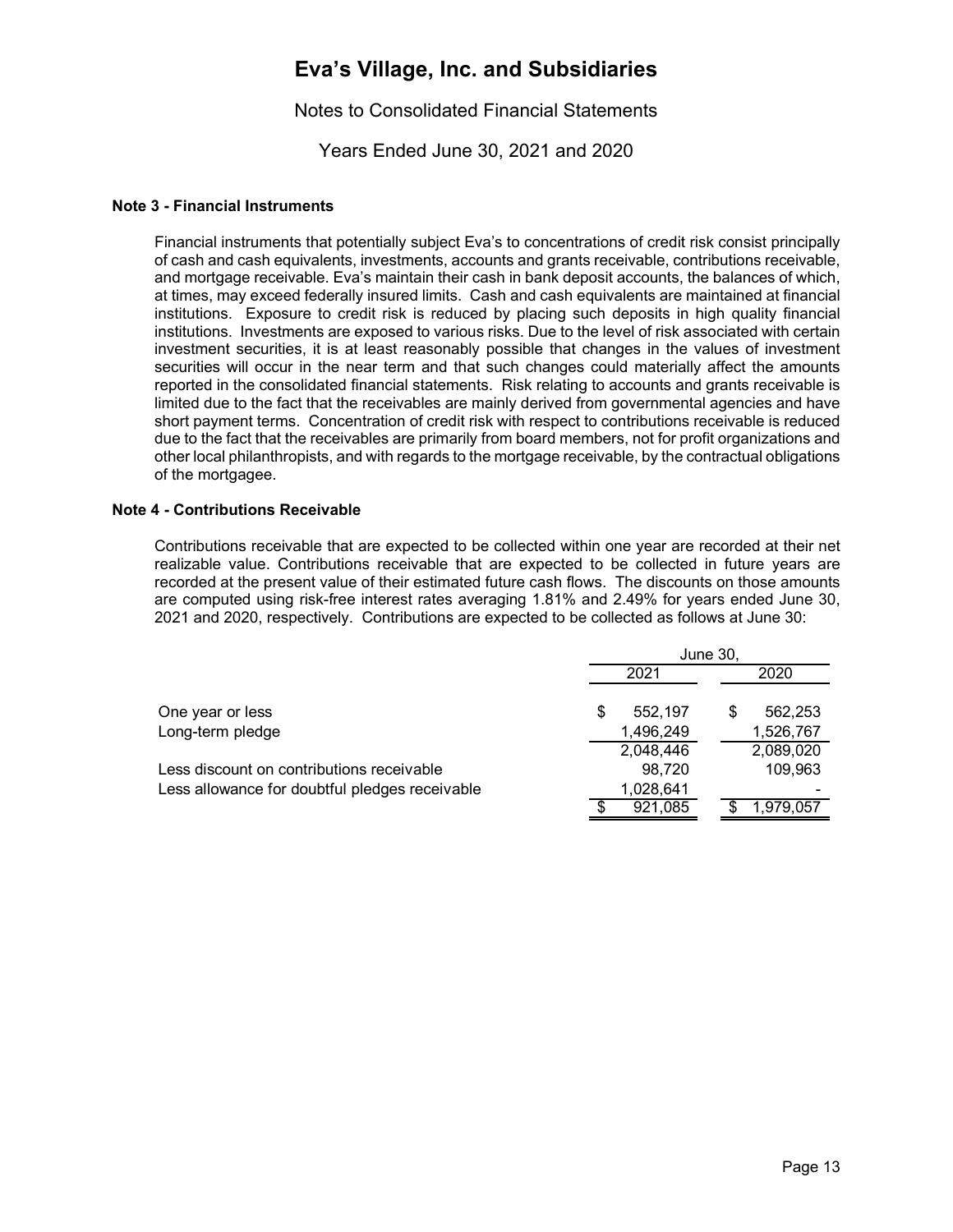Notes to Consolidated Financial Statements

Years Ended June 30, 2021 and 2020

#### **Note 5 - Mortgage Receivable**

Eva's Village Apartments, LP ("EVALP") is a for profit entity owned 99.99% by 481 Enterprise Affordable Housing Fund I, LLLP ("481"), 0.005% by Slater Street Development, Inc. ("SSDI"), and 0.005% by Eva's Village Apartments GP, Inc. ("EAGP"). SSDI and EAGP are general partners and 481 is a limited partner. EAGP is wholly owned by Eva's Village, Inc. Mortgage receivables consist of the following at June 30:

|                                                                                                                                                                                                                                                                                                                                                                                                                                                                                                                                                                                                                                                                                   | <b>June 30,</b> |           |    |           |
|-----------------------------------------------------------------------------------------------------------------------------------------------------------------------------------------------------------------------------------------------------------------------------------------------------------------------------------------------------------------------------------------------------------------------------------------------------------------------------------------------------------------------------------------------------------------------------------------------------------------------------------------------------------------------------------|-----------------|-----------|----|-----------|
|                                                                                                                                                                                                                                                                                                                                                                                                                                                                                                                                                                                                                                                                                   |                 | 2021      |    | 2020      |
| Eva's Village, Inc, entered into two separate promissory notes<br>and mortgage agreements with EVALP, in which it loaned<br>\$100,000 and \$400,000. The mortgages have a stated<br>interest of 3% compounded annually with interest and<br>principal payments payable out of the available cash flow of<br>EVALP. The mortgages are secured by the property. The<br>entire balances of the mortgages are due and payable on<br>December 31, 2040. The funds for the mortgages were<br>provided from grants received from Housing Opportunities for<br>Persons with AIDS and the United States Department of<br>Housing and Urban Development, respectively, for this<br>project. | \$              | 727,916   | \$ | 706,716   |
| Eva's Village, Inc. entered into a \$4,000,000 Grant and Deed<br>Restriction and Regulatory Agreement with the New Jersey<br>Housing and Mortgage Finance Agency (the "Agreement").<br>Under the Agreement, Eva's will loan the grant funds to<br>EVALP, and EVALP agreed to comply with terms of the<br>Agreement. Advances under the Agreement will be made<br>based upon the submission of approved requisitions. The<br>borrowings by EVALP are evidenced by a note and a<br>mortgage. The note has a stated interest of 3% compounded<br>annually and is secured by the property. The entire balance<br>and accrued interest is due on December 31, 2040.                    |                 |           |    |           |
|                                                                                                                                                                                                                                                                                                                                                                                                                                                                                                                                                                                                                                                                                   |                 | 5,823,533 |    | 5,653,914 |
|                                                                                                                                                                                                                                                                                                                                                                                                                                                                                                                                                                                                                                                                                   |                 | 6,551,449 |    | 6,360,630 |
| Less deferred interest                                                                                                                                                                                                                                                                                                                                                                                                                                                                                                                                                                                                                                                            |                 | 2,051,449 |    | 1,860,630 |
|                                                                                                                                                                                                                                                                                                                                                                                                                                                                                                                                                                                                                                                                                   | \$              | 4,500,000 | \$ | 4,500,000 |

Eva's has deferred the interest on the above mortgages receivable until the due date of December 31, 2040.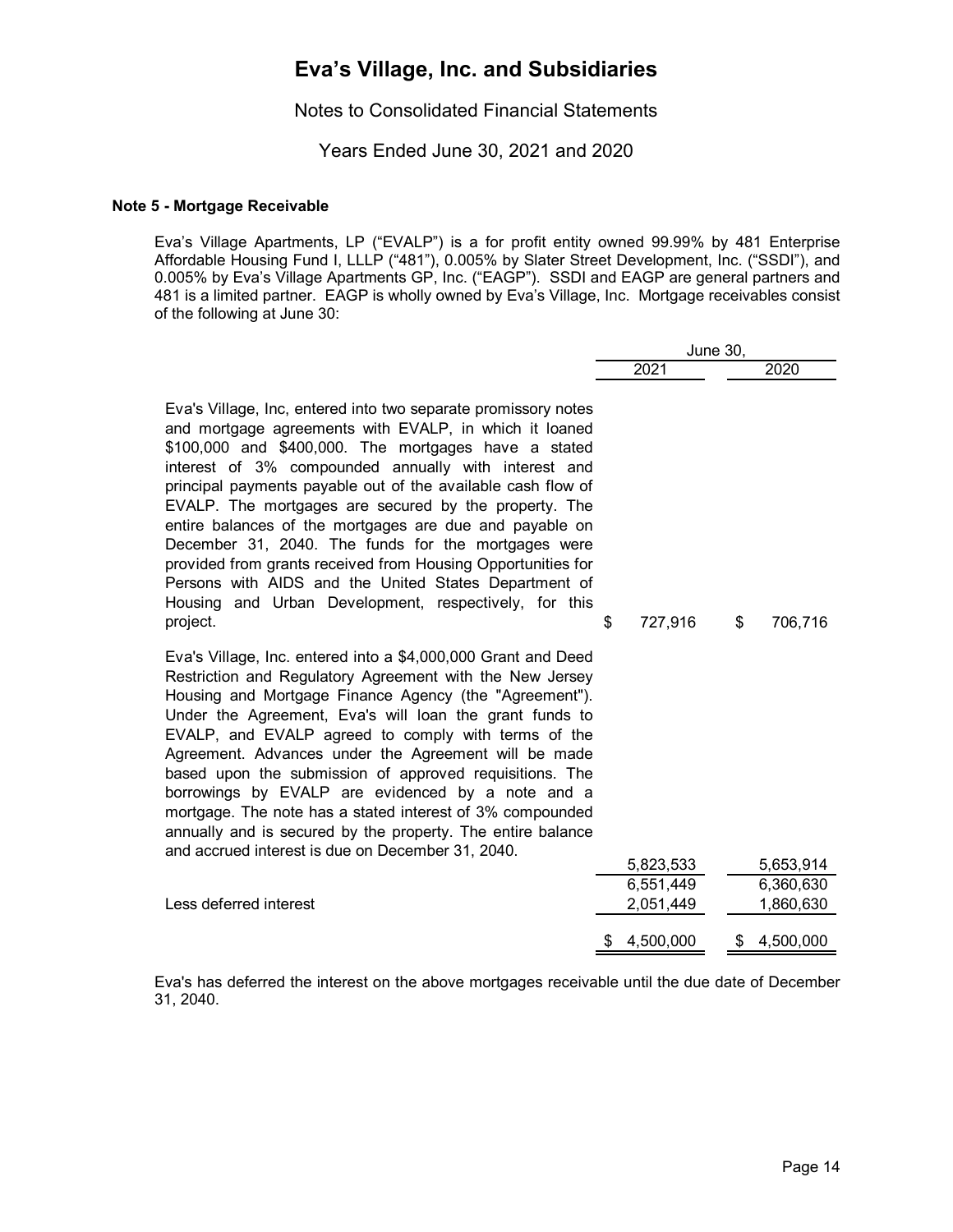### Notes to Consolidated Financial Statements

### Years Ended June 30, 2021 and 2020

#### **Note 6 - Investments**

Investment securities are stated at fair value and are summarized as follows:

|                                      |                   | June 30,      |         | June 30, |                   |    |                   |  |
|--------------------------------------|-------------------|---------------|---------|----------|-------------------|----|-------------------|--|
|                                      | 2021              |               | 2021    |          | 2020              |    | 2020              |  |
|                                      | Amortized<br>cost | Fair<br>value |         |          | Amortized<br>cost |    | Fair<br>value     |  |
| Cash fund                            | \$<br>528,400     | \$            | 528,400 | \$       | 104,198           | \$ | 104,198           |  |
| U.S. treasury bonds<br><b>Stocks</b> | 62,943            |               | 97,071  |          | 320,000<br>44,018 |    | 335,274<br>54,853 |  |
| Mutual funds                         | 210,606           |               | 349,104 |          | 188,689           |    | 209,470           |  |
|                                      | 801,949           |               | 974,575 |          | 656,905           |    | 703,795           |  |

The following schedule summarizes the investment return and its classification in the consolidated statements of activities for the years ended June 30:

|                                         |                      | June 30, 2021     |               |
|-----------------------------------------|----------------------|-------------------|---------------|
|                                         | <b>Without Donor</b> | <b>With Donor</b> |               |
|                                         | Restriction          | Restriction       | Total         |
| Interest from cash and cash equivalents | \$<br>3,179          | \$                | \$<br>3,179   |
| Dividends and interest                  |                      | 340               | 340           |
| Realized and unrealized gains (losses)  | 145,110              | (704)             | 144,406       |
|                                         | 148,289              | \$<br>(364)       | \$<br>147,925 |
|                                         |                      |                   |               |
|                                         |                      | June 30, 2020     |               |
|                                         | <b>Without Donor</b> | <b>With Donor</b> |               |
|                                         | Restriction          | Restriction       | Total         |
| Interest from cash and cash equivalents | \$<br>3,284          | \$                | \$<br>3,284   |
| Dividends and interest                  | 6,597                | 19,615            | 26,212        |
| Realized and unrealized losses          | (25, 284)            | (8,914)           | (34, 198)     |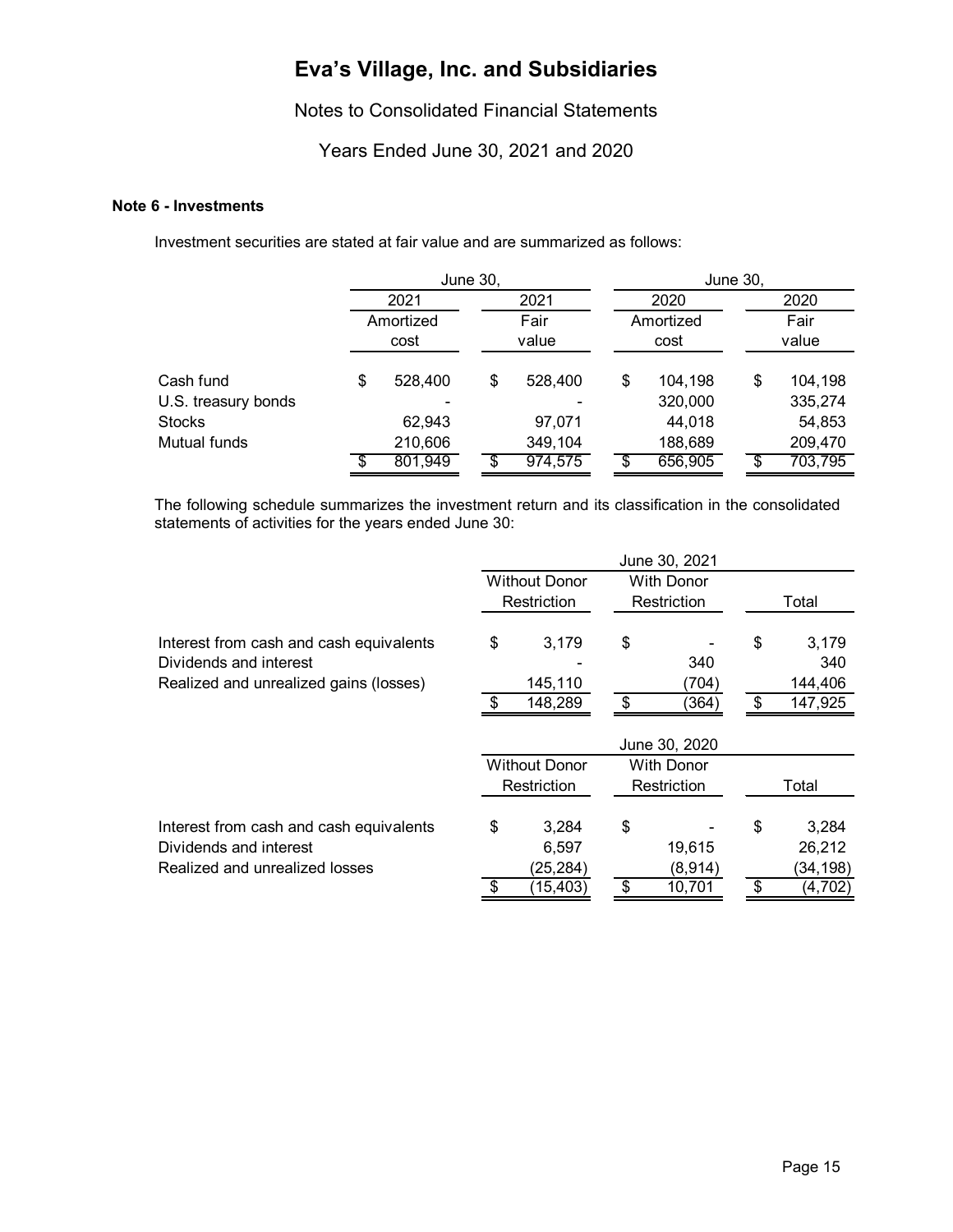Notes to Consolidated Financial Statements

Years Ended June 30, 2021 and 2020

#### **Note 7 - Fair Value Measurements**

*The Codification* establishes a fair value hierarchy that prioritizes the inputs to valuation techniques used to measure fair value. The hierarchy gives the highest priority to unadjusted quoted prices in active markets for identical assets and liabilities (Level 1 measurements) and the lowest priority to unobservable inputs (Level 3 measurements). The three levels of the fair value hierarchy are as follows:

 Level 1 - Inputs that reflect unadjusted quoted prices in active markets for identical assets or liabilities that Eva's has the ability to access at the measurement date;

 Level 2 - Inputs other than quoted prices that are observable for the assets or liability either directly or indirectly, including inputs that are not considered to be active; and

Level 3 - Inputs that are unobservable.

Inputs are used in applying the various valuation techniques and broadly refer to the assumptions that market participants use to make valuation decisions, including assumptions about risk. Inputs may include price information, volatility statistics, specific and broad criteria data, liquidity statistics, and other factors. An investment's level within the fair value hierarchy is based on the lowest level of any input that is significant to the fair value measurement. However, the determination of what constitutes "observable" requires significant judgment by Eva's. Eva's considers observable data to be that market data, which is readily available, regularly distributed or updated, reliable and verifiable, not proprietary, and provided by multiple independent sources that are actively involved in the relevant market. The categorization of an investment within the hierarchy is based upon the pricing transparency of the investment and does not necessarily correspond to Eva's perceived risk of that investment.

|                                     |     |                    | June 30, 2021 |         |                          |
|-------------------------------------|-----|--------------------|---------------|---------|--------------------------|
|                                     |     | Level 1            | Level 2       | Level 3 | Total                    |
| Cash fund                           | \$  | 528,400            | \$            | \$      | \$<br>528,400            |
| <b>Stock</b>                        |     | 97,071             |               |         | 97,071                   |
| Mutual funds                        |     | 349,104            |               |         | 349,104                  |
|                                     | -\$ | 974,575            | \$            | \$      | \$<br>974,575            |
|                                     |     |                    | June 30, 2020 |         |                          |
|                                     |     | Level 1            | Level 2       | Level 3 | Total                    |
| Cash fund                           | \$  | 104,198<br>335,274 | \$            | \$      | \$<br>104,198<br>335,274 |
| U.S. treasury bonds<br><b>Stock</b> |     | 54,853             |               |         | 54,853                   |
| Mutual funds                        |     | 209,470            |               | \$      | 209,470                  |
|                                     | \$  | 703,795            | \$            |         | 703,795                  |

The classification of Eva's investment securities at fair value are as follows: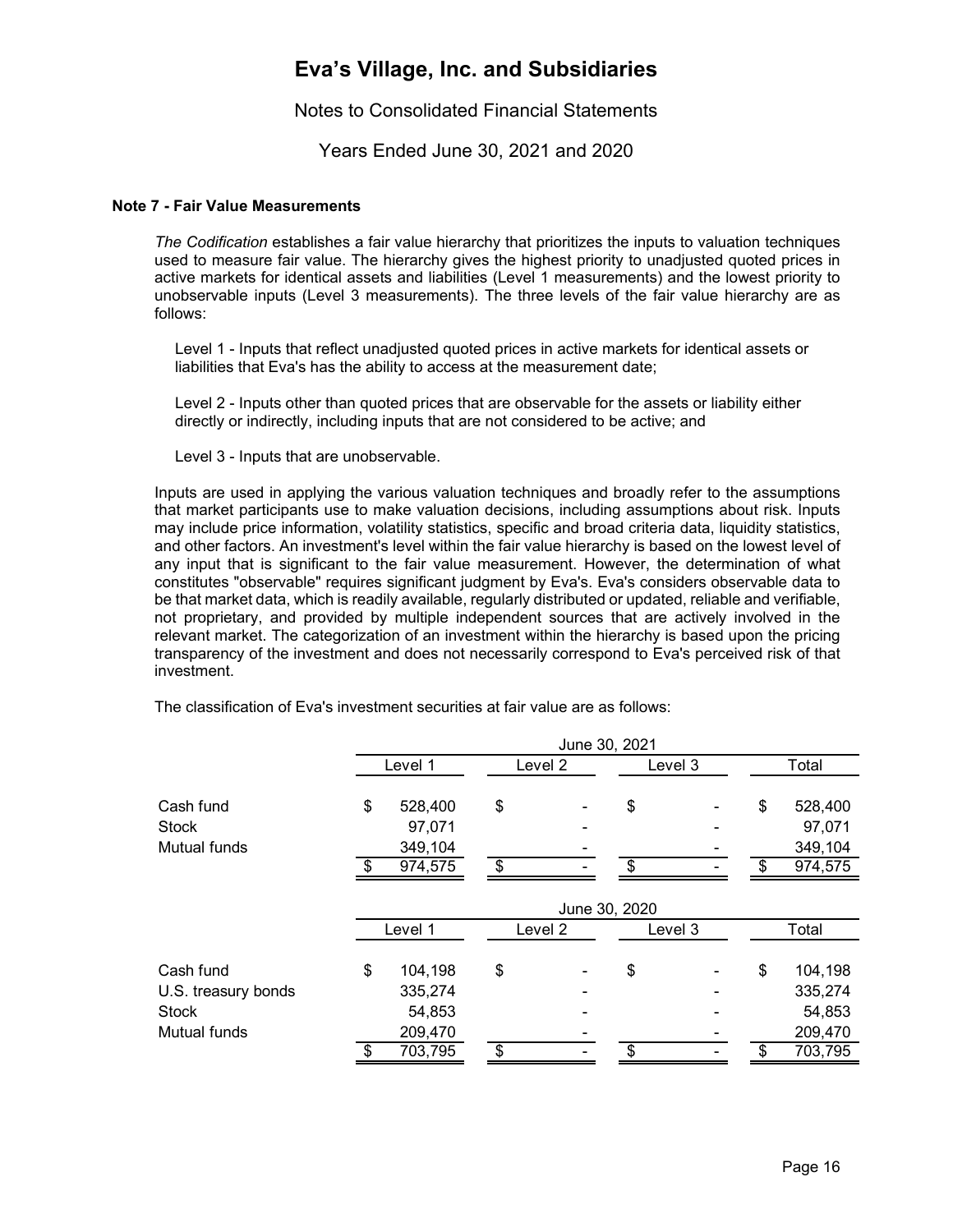### Notes to Consolidated Financial Statements

### Years Ended June 30, 2021 and 2020

#### **Note 8 - Property and Equipment**

Property and equipment consist of the following:

|                                           | June 30.     |              |  |
|-------------------------------------------|--------------|--------------|--|
|                                           | 2021         | 2020         |  |
|                                           |              |              |  |
| Land, building, and building improvements | \$19,568,407 | \$19,568,407 |  |
| Furniture and fixtures                    | 738,043      | 734,943      |  |
| Office equipment                          | 48,539       | 48,539       |  |
| Equipment                                 | 797,991      | 765,633      |  |
| Vehicles                                  | 306,390      | 352,956      |  |
| Computer equipment                        | 733,821      | 678,373      |  |
|                                           |              |              |  |
|                                           | 22, 193, 191 | 22,148,851   |  |
| Less accumulated depreciation             | 9,915,027    | 9,252,202    |  |
|                                           | 12,278,164   | 12,896,649   |  |
| Construction in progress                  | 589,493      | 589,493      |  |
|                                           |              |              |  |
|                                           | \$12,867,657 | 13,486,142   |  |

Depreciation expense was \$709,394 and \$704,736 for the years ended June 30, 2021 and 2020, respectively.

#### **Note 9 - Lines of Credit**

Eva's has a secured line of credit for \$2,000,000 to fund working capital requirements. The line of credit is collateralized by Eva's inventory, chattel paper, accounts receivable, equipment and general intangibles, and all fixtures located at 393-397 Main Street and 18-20 Jackson Street. The line of credit bears interest on outstanding balances at the prime rate as published in the Wall Street Journal with a floor of 5.50%. The balance outstanding was \$650,000 and \$1,600,000 as of June 30, 2021 and 2020, respectively. The line of credit maturity date was extended to June 15, 2022. In accordance with the agreement, Eva's is required to maintain certain financial covenants. As of June 30, 2021, the Organization was not in compliance with the covenants.

Eva's has a second secured line of credit for \$500,000 to fund project costs relative to housing and programs provided to low-income individuals. The line of credit is collateralized by a lien on business assets, two mortgage liens, two fixture filings, and two Assignments of Leases and Rents. The line of credit bears interest on outstanding balances at the prime rate as published in the Wall Street Journal with a floor of 5.50%. There was no balance outstanding as of June 30, 2021 and 2020. The line of credit maturity date was extended to June 15, 2022. In accordance with the agreement, Eva's is required to maintain certain financial covenants. As of June 30, 2021, the Organization was not in compliance with the covenants.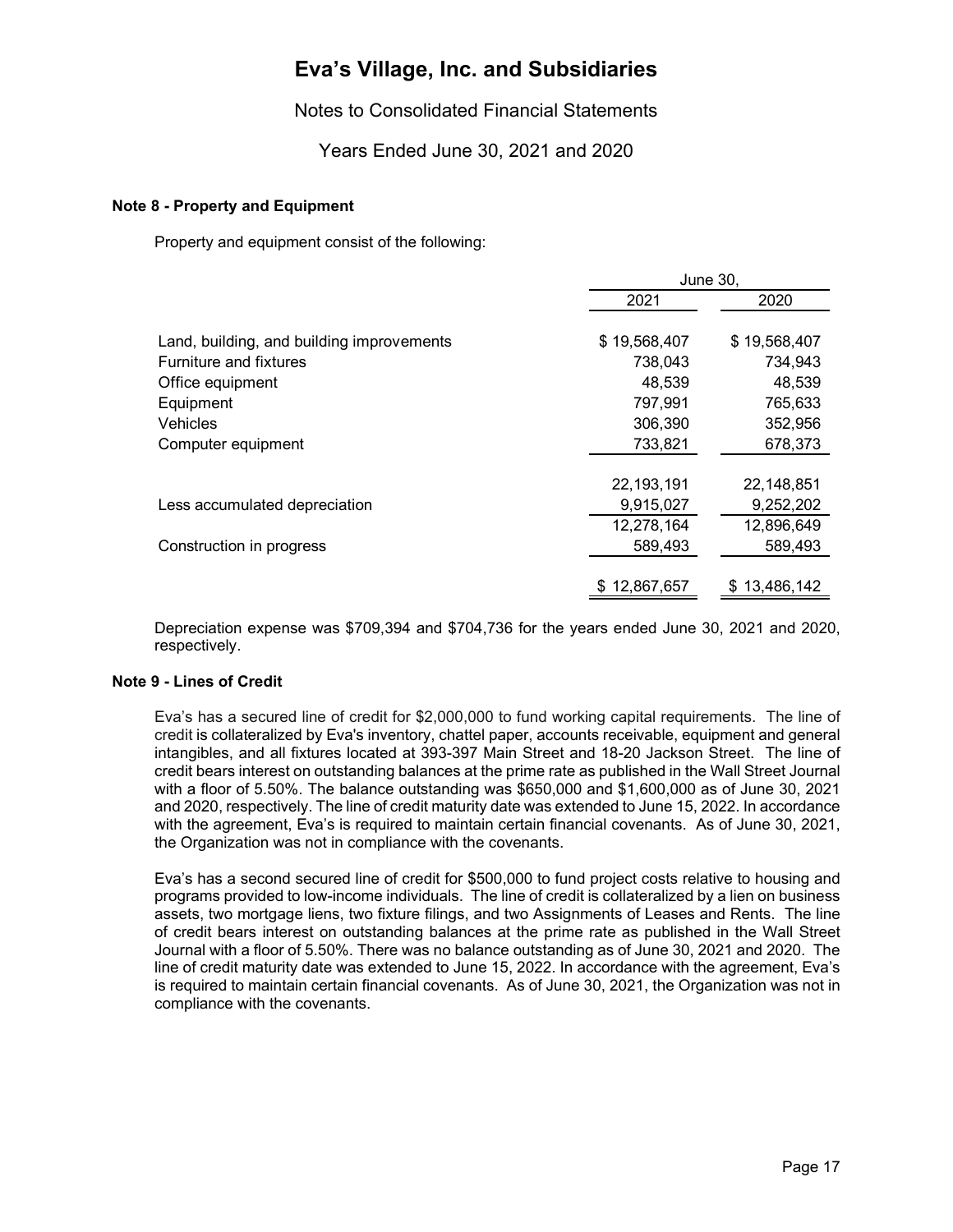### Notes to Consolidated Financial Statements

Years Ended June 30, 2021 and 2020

#### **Note 9 - Lines of Credit - Continued**

Eva's has a third line of credit for \$500,000 for working capital. \$52,000 is being held against the line of credit as collateral for business credit cards, and \$448,000 is the undisbursed funds for which the Organization may use via their business credit cards. The line of credit is collateralized by a lien on business assets, two mortgage liens, two UCC fixture filings, and two Assignments of Leases and Rents The line of credit bears interest on outstanding balances at the prime rate as published in the Wall Street Journal with a floor of 5.50%. There was no balance outstanding as of June 30, 2021 and 2020. The line of credit maturity date was extended to June 15, 2022. In accordance with the agreement, Eva's is required to maintain certain financial covenants. As of June 30, 2021, the Organization was not in compliance with the covenants.

#### **Note 10 - Notes and Mortgages Payable**

Notes and mortgages payable consist of the following at June 30:

|                                                                                                                                                                                                                                                                                                                                                                                                                                                                                                                                                                                                                                                                                                                                                                                              | <b>June 30,</b> |    |           |
|----------------------------------------------------------------------------------------------------------------------------------------------------------------------------------------------------------------------------------------------------------------------------------------------------------------------------------------------------------------------------------------------------------------------------------------------------------------------------------------------------------------------------------------------------------------------------------------------------------------------------------------------------------------------------------------------------------------------------------------------------------------------------------------------|-----------------|----|-----------|
|                                                                                                                                                                                                                                                                                                                                                                                                                                                                                                                                                                                                                                                                                                                                                                                              | 2021            |    | 2020      |
| In June 2019, Eva's obtained a commercial mortgage note in<br>the amount of \$1,600,000 to finance property at 393-397<br>Main Street. The note, which is collateralized by the property,<br>bears interest at an initial rate of 4.95% until July 15, 2024<br>where it will be reset to a rate equal to the five-year Federal<br>Home Loan Bank of New York Fixed advance rate plus<br>2.375% to be fixed 30 days prior to the adjustment date,<br>rounded up to the next highest .125%. The loan is payable in<br>60 equal payments of \$8,612.10. Principal and interest are<br>based on the initial loan amount, the initial rate, and a 30-year<br>amortization schedule. The loan matures on July 15, 2029<br>with a principal payment amount of \$1,305,660.25 upon<br>maturity date. | \$<br>1,554,084 | \$ | 1,578,751 |
| In June 2018, Eva's obtained a long-term note in the amount<br>of \$200,000 to acquire property located at 26 Spring Street.<br>The note which is collateralized by the land and buildings,<br>bears a fixed interest of 4.5% for the first five years and then<br>an adjustment is made for a five-year term thereafter equal to<br>the Federal Home Loan Bank of NY fixed advanced rate plus<br>150 basis points. The loan is payable in monthly principal<br>installments of \$1,272.52 up to July 15, 2023 and \$1,294.16<br>thereafter. The loan maturity date is July 15, 2028. All<br>outstanding principal, interest, and any<br>other<br>sums<br>outstanding will be due at maturity.                                                                                               | 180,907         |    | 187,753   |
| <b>Balance forward</b>                                                                                                                                                                                                                                                                                                                                                                                                                                                                                                                                                                                                                                                                                                                                                                       | 1,734,991       | S  | 1,766,504 |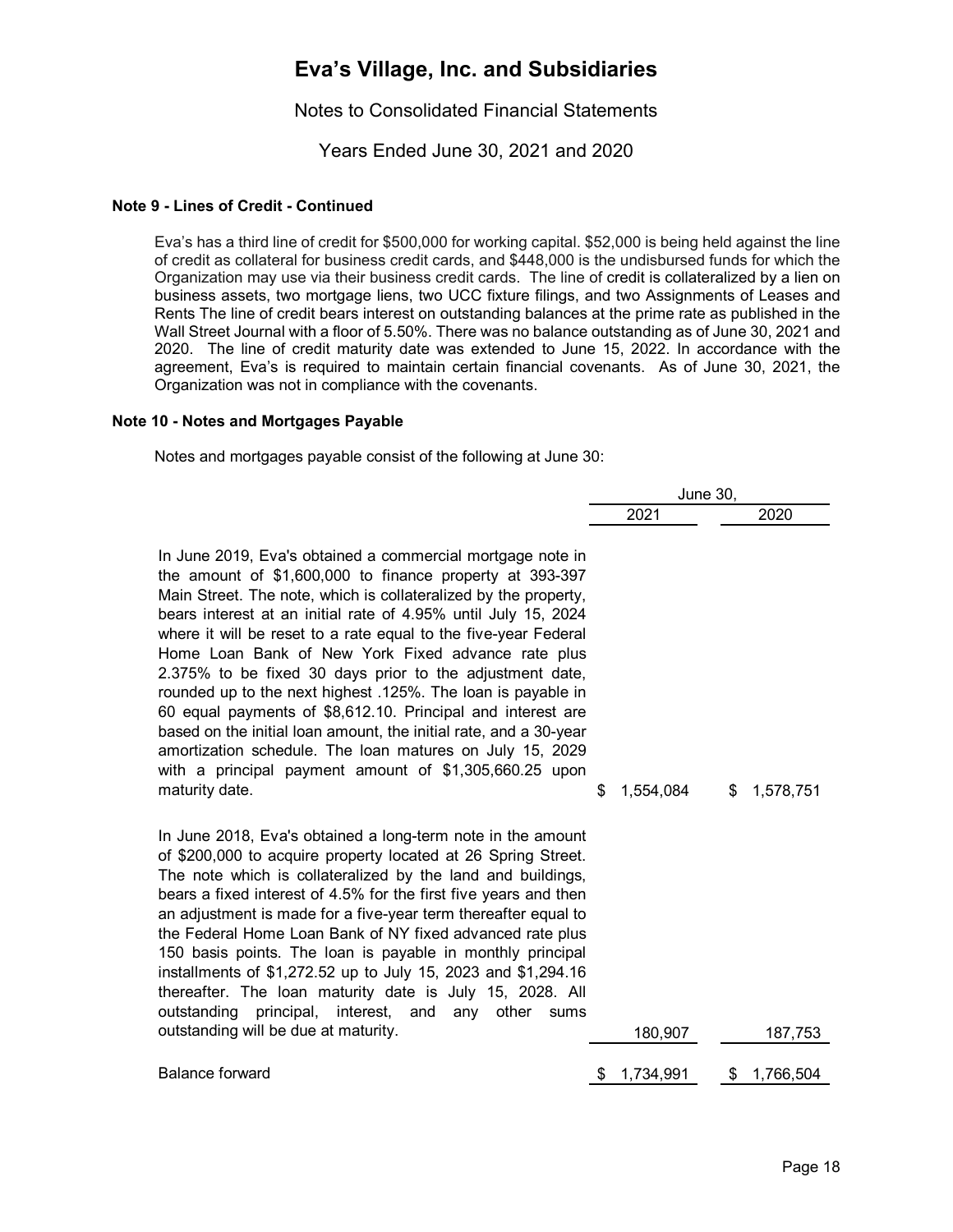Notes to Consolidated Financial Statements

Years Ended June 30, 2021 and 2020

### **Note 10 - Notes and Mortgages Payable - Continued**

|                                                                                                                                                                                                                                                                                                                                                                                                                                                                                                                                                                                                                                                                                                                                                                                 | June 30, |           |    |           |
|---------------------------------------------------------------------------------------------------------------------------------------------------------------------------------------------------------------------------------------------------------------------------------------------------------------------------------------------------------------------------------------------------------------------------------------------------------------------------------------------------------------------------------------------------------------------------------------------------------------------------------------------------------------------------------------------------------------------------------------------------------------------------------|----------|-----------|----|-----------|
|                                                                                                                                                                                                                                                                                                                                                                                                                                                                                                                                                                                                                                                                                                                                                                                 |          | 2021      |    | 2020      |
| <b>Balance forwarded</b>                                                                                                                                                                                                                                                                                                                                                                                                                                                                                                                                                                                                                                                                                                                                                        | \$       | 1,734,991 | \$ | 1,766,504 |
| In April 2018, Eva's obtained a business loan in the amount of<br>\$237,179 to be used in business operations. The loan, which<br>is secured by a lien on all business equipment and ancillaries<br>listed on the agreement, will be amortized over six years with<br>a fixed interest rate of 4.5%, and monthly payments of<br>\$2,141.                                                                                                                                                                                                                                                                                                                                                                                                                                        |          | 186,479   |    | 203,233   |
| In January 2018, Eva's obtained a business loan in the<br>amount of \$26,200 to finance the purchase of equipment. The<br>loan, which is collateralized by the equipment purchased, will<br>be amortized over four years with a fixed interest rate of<br>10.64%, and monthly payments of \$565.00.                                                                                                                                                                                                                                                                                                                                                                                                                                                                             |          | 9,361     |    | 14,836    |
| In June 2019, Eva's obtained a commercial mortgage note in<br>the amount of \$1,600,000 to finance property at 18-20<br>Jackson Street. The note, which is collateralized by the<br>property, bears interest at an initial rate of 4.95% until July<br>15, 2024 where it will be reset to a rate equal to the five-year<br>Federal Home Loan Bank of New York fixed advance rate<br>plus 2.375% to be fixed 30 days prior to the adjustment date,<br>rounded up to the next highest .125%. The loan is payable in<br>60 equal payments of \$8,073.85. Principal and interest are<br>based on the initial loan amount, the initial rate, and a 30-year<br>amortization schedule. The loan matures on July 15, 2029<br>with a principal payment amount of \$1,224,056.27 due upon |          |           |    |           |
| maturity date.                                                                                                                                                                                                                                                                                                                                                                                                                                                                                                                                                                                                                                                                                                                                                                  |          | 1,456,955 |    | 1,480,081 |
| Total notes payable                                                                                                                                                                                                                                                                                                                                                                                                                                                                                                                                                                                                                                                                                                                                                             |          | 3,387,786 |    | 3,464,654 |
| Current portion                                                                                                                                                                                                                                                                                                                                                                                                                                                                                                                                                                                                                                                                                                                                                                 |          | 81,040    |    | 76,873    |
| Long-term portion                                                                                                                                                                                                                                                                                                                                                                                                                                                                                                                                                                                                                                                                                                                                                               |          | 3,306,746 |    | 3,387,781 |
|                                                                                                                                                                                                                                                                                                                                                                                                                                                                                                                                                                                                                                                                                                                                                                                 |          |           |    |           |

Annual principal payments due on the aforementioned borrowings are as follows:

| Years ending June 30, |              |
|-----------------------|--------------|
| 2022                  | \$<br>81,040 |
| 2023                  | 81,986       |
| 2024                  | 213,399      |
| 2025                  | 66,449       |
| 2026                  | 69,845       |
| 2027 and thereafter   | 2,875,067    |
|                       | 3,387,786    |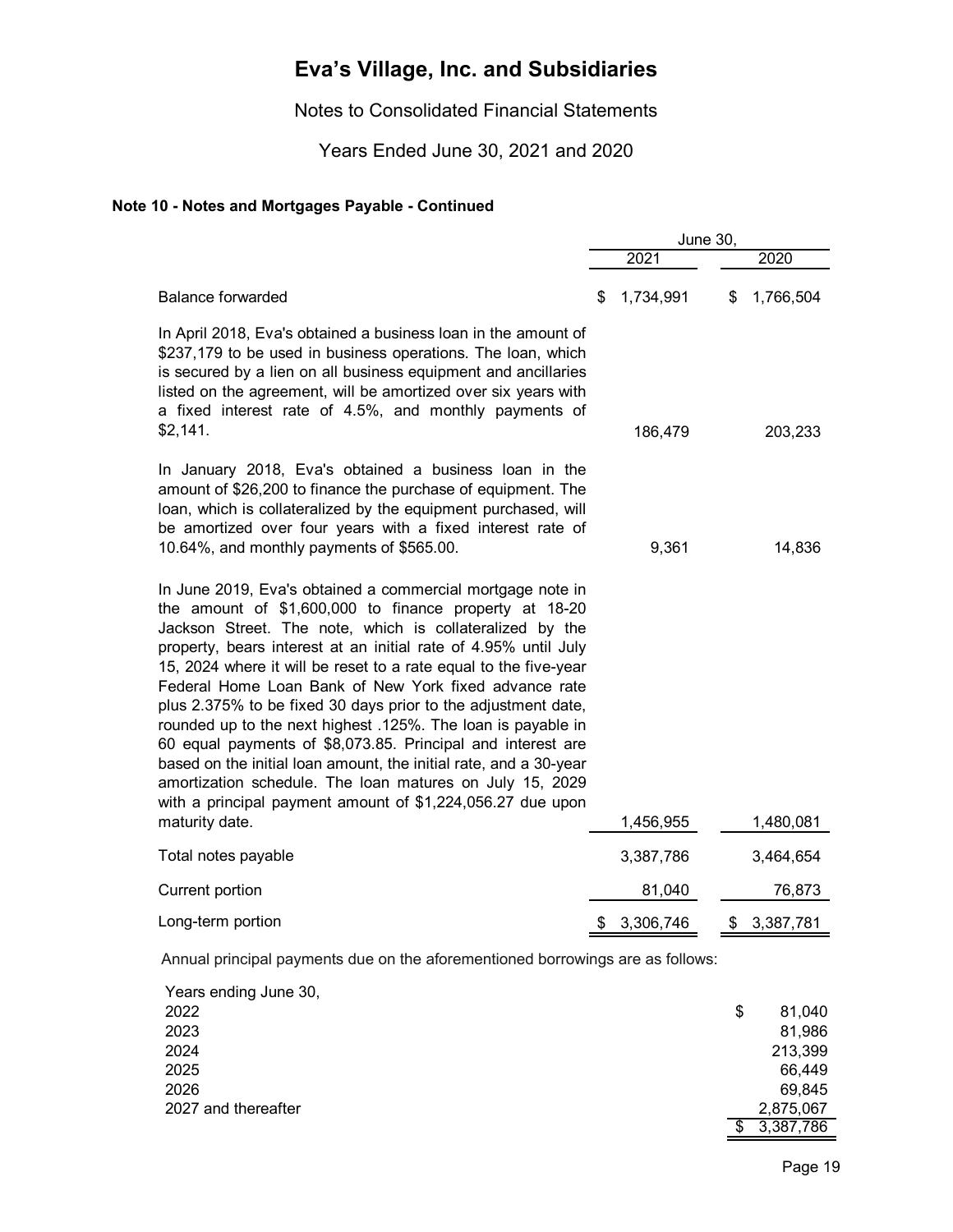Notes to Consolidated Financial Statements

Years Ended June 30, 2021 and 2020

#### **Note 11 - Loan Payable - Paycheck Protection Program**

In April 2020, the Organization obtained funding through Columbia Bank in the total amount of \$1,686,737, pursuant to the PPP (the "PPP 1") under Division A, Title I of the Coronavirus Aid, Relief, and Economic Security ("CARES") Act, which was enacted March 27, 2020. The loan is eligible for forgiveness if Eva's Village, Inc. and Subsidiaries adheres to the terms of the program which were to spend at minimum 60% of funds on payroll costs and expend all funds within 24 weeks of funding by the bank. Under the terms of the PPP 1, certain amounts of the loan may be forgiven if they are used for qualifying expenses.

The Organization has submitted the PPP 1 loan forgiveness application and subsequent to year end, on July 30, 2021 the PPP 1 loan was fully forgiven. The PPP 1 loan is reflected as other income in the statement of activities for the year ended June 30, 2021.

In February 2021, the Company was granted a loan from Columbia Bank in the aggregate amount of \$1,512,770, pursuant to the PPP Second Draw (the "PPP 2") under Section 311 of the Economic Aid to Hard-Hit Small Businesses Act (the "Economic Aid Act") which was signed into law on December 27, 2020 and is part of the original CARES Act.

Section 311 of the Economic Aid Act authorizes the U.S. Small Business Administration ("SBA") to guarantee PPP 2 loans under generally the same terms and conditions available under the original PPP First Draw. The loan is in the form of a note dated February 17, 2021 issued by the borrower, matures on February 17, 2026, and bears interest at a rate of 1% per annum. Funds from the PPP 2 loan may only be used for qualified expenses which include payroll costs, costs used to continue group health care benefits, mortgage payments, rent, utilities, interest on other debt obligations incurred before February 15, 2020, covered operation expenditures, covered property damage costs, covered supplier costs, and covered worker protection expenditures. In accordance with the CARES Act and the PPP 2, if the loan proceeds are fully utilized to pay for qualified expenses, the full principal amount of the loan, along with any accrued interest, may qualify for loan forgiveness, subject to potential reduction based on termination of full-time employees or decrease in salaries during the covered period.

The AICPA, in conjunction with the FASB, issued a Technical Question and Answer ("TQA") in order to clarify how to account for loans received from the PPP. In accordance with the TQA, the Organization may account for the PPP loans under ASC 470 - *Debt* or, if the Company expects the PPP loan to be forgiven, may account for the loan under IAS 20 - "*Accounting for Government Grants and Disclosure of Government Assistance*". Although the Organization anticipates forgiveness of the entire amount of the PPP loan, no assurances can be provided that the Organization will obtain forgiveness in whole or in part. Therefore, the Organization has elected to account for the PPP 2 loan as debt as of June 30, 2021.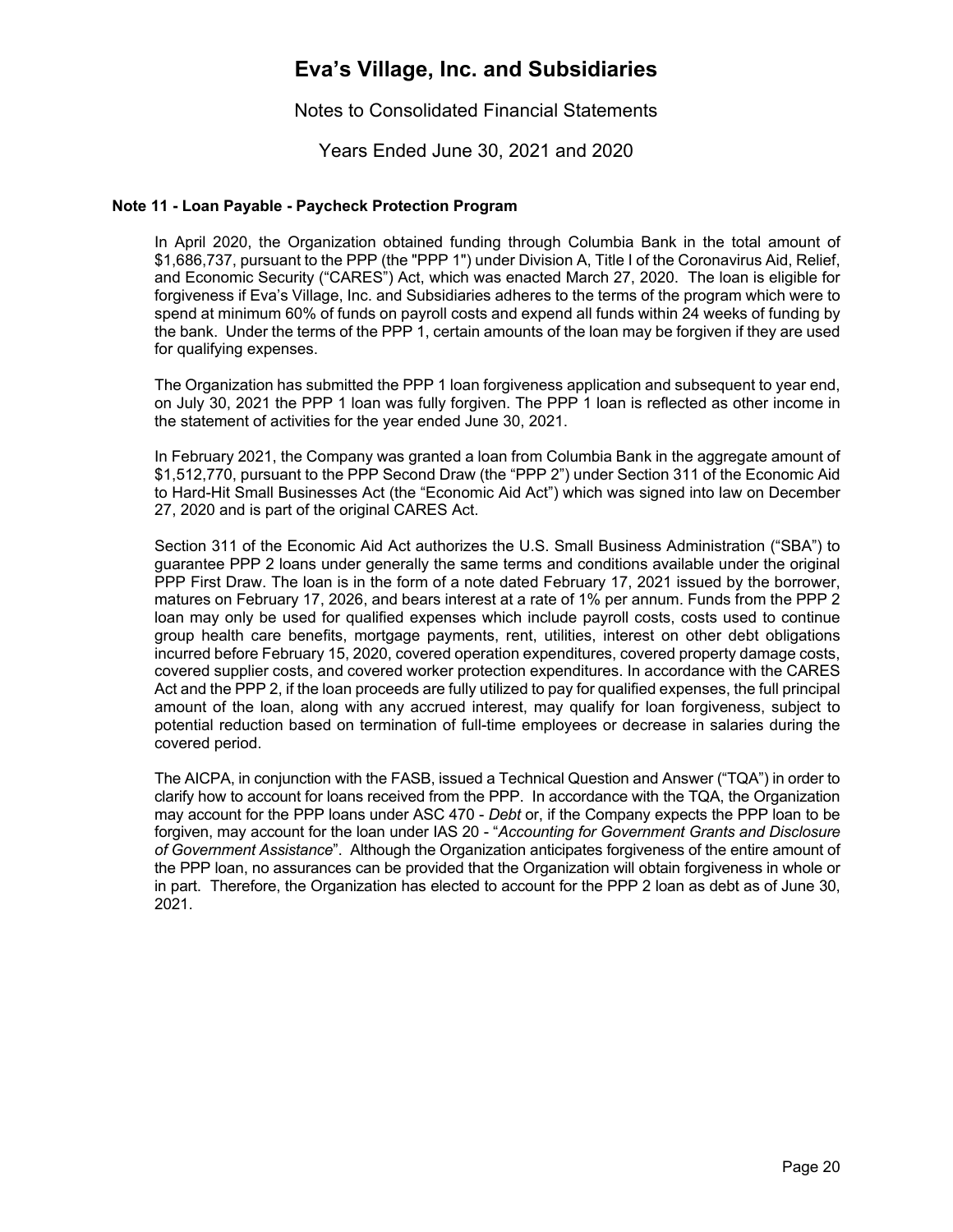Notes to Consolidated Financial Statements

Years Ended June 30, 2021 and 2020

#### **Note 12 - Net Assets with Donor Restrictions**

Net assets with donor restrictions were held for the following purposes at June 30:

|                                  |      | <b>June 30,</b> |    |           |  |
|----------------------------------|------|-----------------|----|-----------|--|
|                                  | 2021 |                 |    | 2020      |  |
| Playground                       | \$   |                 | \$ | 12,319    |  |
| Childcare and education          |      | 20,000          |    |           |  |
| Shelter for women with children  |      | 10,543          |    | 1,835     |  |
| Shelter, men's overnight         |      | 7,500           |    |           |  |
| Shelter, women's overnight       |      | 7,500           |    |           |  |
| Gala                             |      | 100,000         |    |           |  |
| ECO - Housing                    |      | 42,000          |    |           |  |
| <b>Medical and Dental Clinic</b> |      | 8,000           |    |           |  |
| Community kitchen                |      | 18,551          |    | 21,428    |  |
| Endowment                        |      | 431,000         |    | 431,000   |  |
| Eva's Apartments                 |      | 25,000          |    |           |  |
| The Culinary School              |      | 538,922         |    | 1,538,922 |  |
|                                  |      | 1,209,016       | \$ | 2,005,504 |  |

The following is a summary of the changes in net assets with donor restrictions for the years ended June 30:

|                                                               | June 30, |             |  |      |             |
|---------------------------------------------------------------|----------|-------------|--|------|-------------|
|                                                               | 2021     |             |  | 2020 |             |
|                                                               |          |             |  |      |             |
| Donor restricted net assets, beginning of the year            | \$.      | 2,005,504   |  |      | \$2,351,288 |
| Contributions and investment returns received during the year |          | 276,000     |  |      | 378,512     |
| Releases satisfying donor restrictions during the year        |          | (1,072,488) |  |      | (724, 296)  |
| Donor restricted net assets, end of year                      |          | 1,209,016   |  |      | 2,005,504   |

Net assets were released from donor restrictions by incurring expenses satisfying the restricted purposes as follows during the years ended June 30:

|                                  | June 30.    |   |         |  |  |
|----------------------------------|-------------|---|---------|--|--|
|                                  | 2021        |   | 2020    |  |  |
| Community kitchen                | \$<br>2.877 | S | 206,963 |  |  |
| ECO - Housing                    | 42,000      |   |         |  |  |
| <b>Medical and Dental Clinic</b> | 12,000      |   |         |  |  |
| Shelter for women with children  | 3,292       |   | 148,286 |  |  |
| Childcare and education          | 12,319      |   | 2,461   |  |  |
| The Culinary School              | 1,000,000   |   | 366,586 |  |  |
|                                  | 1,072,488   |   | 724,296 |  |  |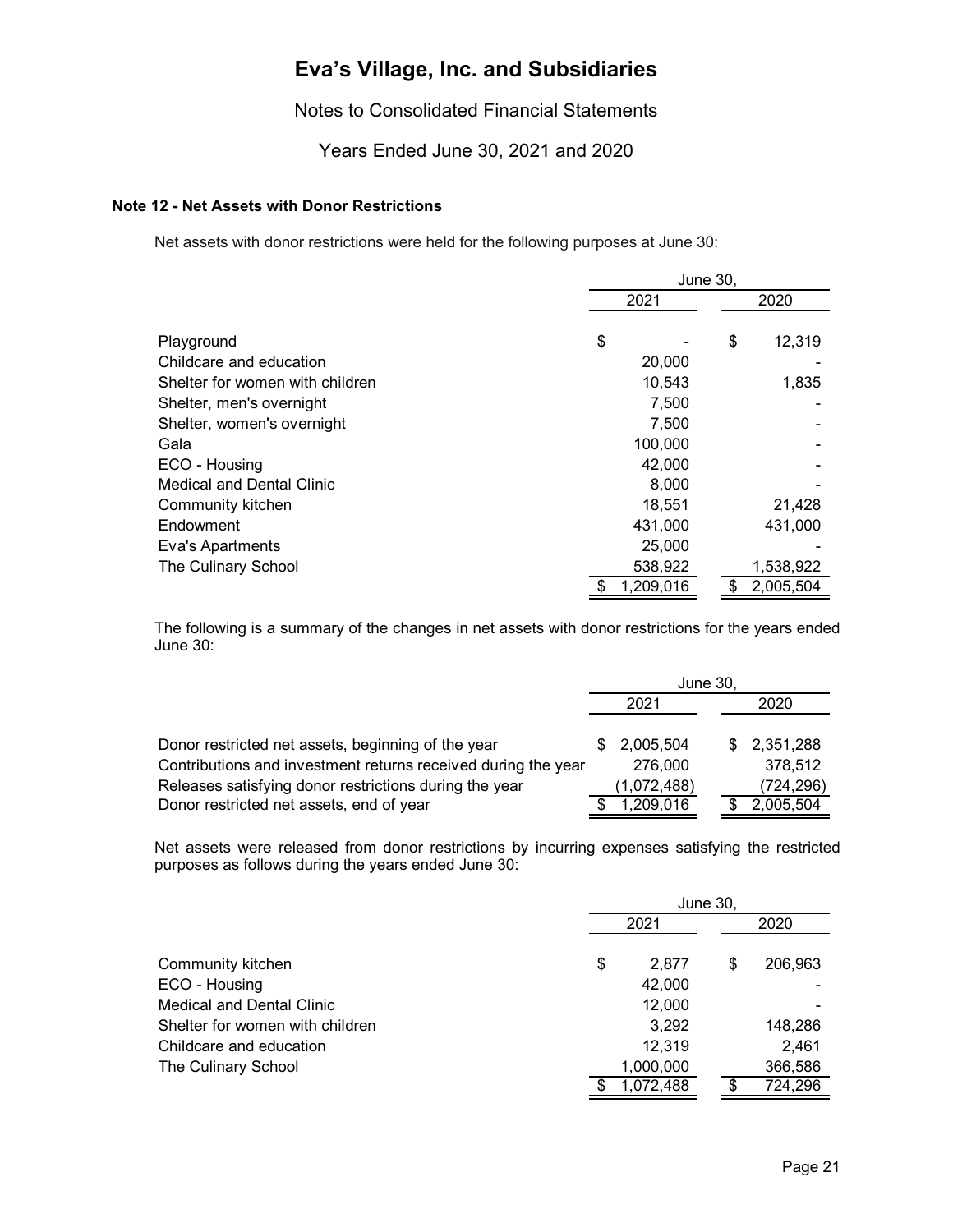Notes to Consolidated Financial Statements

Years Ended June 30, 2021 and 2020

#### **Note 12 - Net Assets with Donor Restrictions - Continued**

The net assets with donor restrictions consist of two donor-restricted endowment funds.

The Board of Directors of Eva's is responsible for the long-term investment policies for donorrestricted endowment funds, unless otherwise specified by the donor. The Board of Directors has established a policy whereby 100% of average earnings on donor-restricted endowment funds are to be distributed each year to fund specific programs of Eva's. No such distribution shall be made to the extent it would reduce the value below the endowed corpus.

Eva's interprets the UPMIFA of the state of New Jersey, requiring the preservation of the fair value of the original gift as of the gift date of the donor-restricted endowment funds, absent explicit donor stipulations to the contrary. As a result of this interpretation, Eva's classifies as permanently restricted net assets (a) the original value of gifts donated to the permanent endowment, (b) the original value of subsequent gifts to the permanent endowments, and (c) accumulations to the permanent endowment made in accordance with the direction of the applicable donor gift instrument at the time accumulation is added to the fund. The remaining portion of the donor-restricted endowment fund that is not classified in permanently restricted net assets is classified as temporarily restricted net assets until those amounts are appropriated for expenditure by Eva's in a manner consistent with the standard of prudence prescribed by UPMIFA.

Eva's donor restricted net assets (endowments) consist of the following at June 30:

|                                                                 |      | June 30,           |    |                    |  |  |
|-----------------------------------------------------------------|------|--------------------|----|--------------------|--|--|
|                                                                 | 2021 |                    |    |                    |  |  |
| John Crimi Endowment Fund<br>Eleanor M. Weisbrod Endowment Fund | S    | 111,000<br>320,000 | S  | 111,000<br>320,000 |  |  |
|                                                                 | S    | 431,000            | \$ | 431,000            |  |  |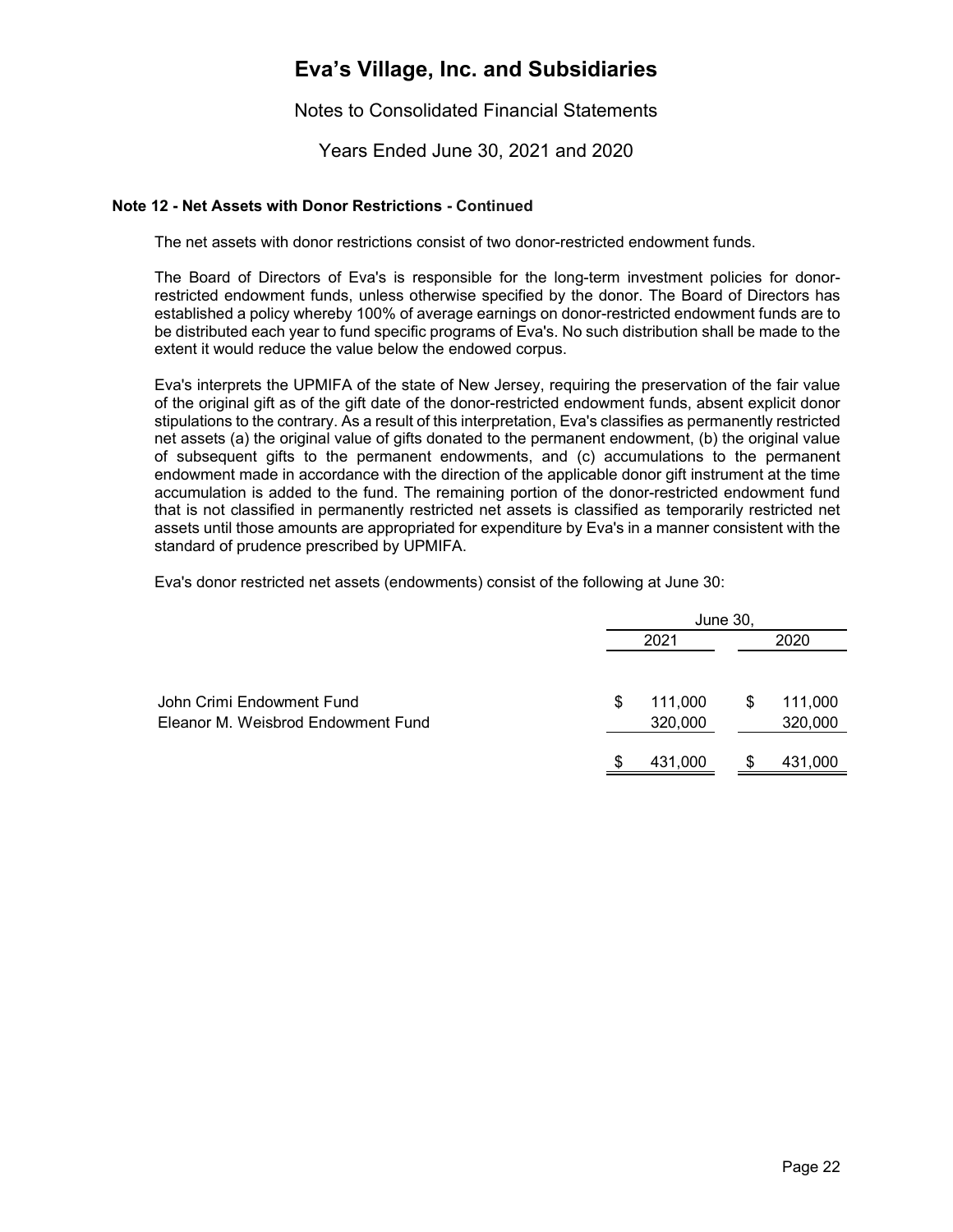Notes to Consolidated Financial Statements

Years Ended June 30, 2021 and 2020

#### **Note 12 - Net Assets with Donor Restrictions - Continued**

Changes in endowment net assets are as follows:

|                                         |                      |                      | June 30, 2021 |    |         |
|-----------------------------------------|----------------------|----------------------|---------------|----|---------|
|                                         | <b>Without Donor</b> |                      | Donor         |    |         |
|                                         |                      | Restriction          | Restricted    |    | Total   |
| Endowment net assets, beginning of year | \$                   | 7,882                | \$<br>431,000 | \$ | 438,882 |
| Investment return                       |                      |                      |               |    |         |
| Investment income                       |                      | 340                  |               |    | 340     |
| Net realized and unrealized loss        |                      | (704)                |               |    | (704)   |
| Total investment return                 |                      | (364)                |               |    | (364)   |
| Endowment net assets, end of year       |                      | 7,518                | \$<br>431,000 | \$ | 438,518 |
|                                         |                      |                      | June 30, 2020 |    |         |
|                                         |                      | <b>Without Donor</b> | Donor         |    |         |
|                                         |                      | Restriction          | Restricted    |    | Total   |
| Endowment net assets, beginning of year | \$                   | (2,819)              | \$<br>431,000 | \$ | 428,181 |
| Investment return                       |                      |                      |               |    |         |
| Investment income                       |                      | 19,615               |               |    | 19,615  |
|                                         |                      |                      |               |    |         |
|                                         |                      |                      |               |    |         |
| Net realized and unrealized loss        |                      | (8,914)              |               |    | (8,914) |
| Total investment return                 |                      | 10,701               |               |    | 10,701  |

#### **Note 13 - Pension and Cafeteria Plans**

Eva's sponsors a tax deferred annuity program under IRC 403(b) for eligible employees. The plan includes provisions for mandatory employer contributions amounting to 2% of the eligible employee's salary. Pension expense under the plan amounted to \$74,521 and \$78,402 for the years ended June 30, 2021 and 2020, respectively. It is Eva's policy to fund the pension cost as incurred.

Eva's also maintains a Section 125 Cafeteria Plan allowing employees to use pretax dollars to pay eligible medical premiums and expenses.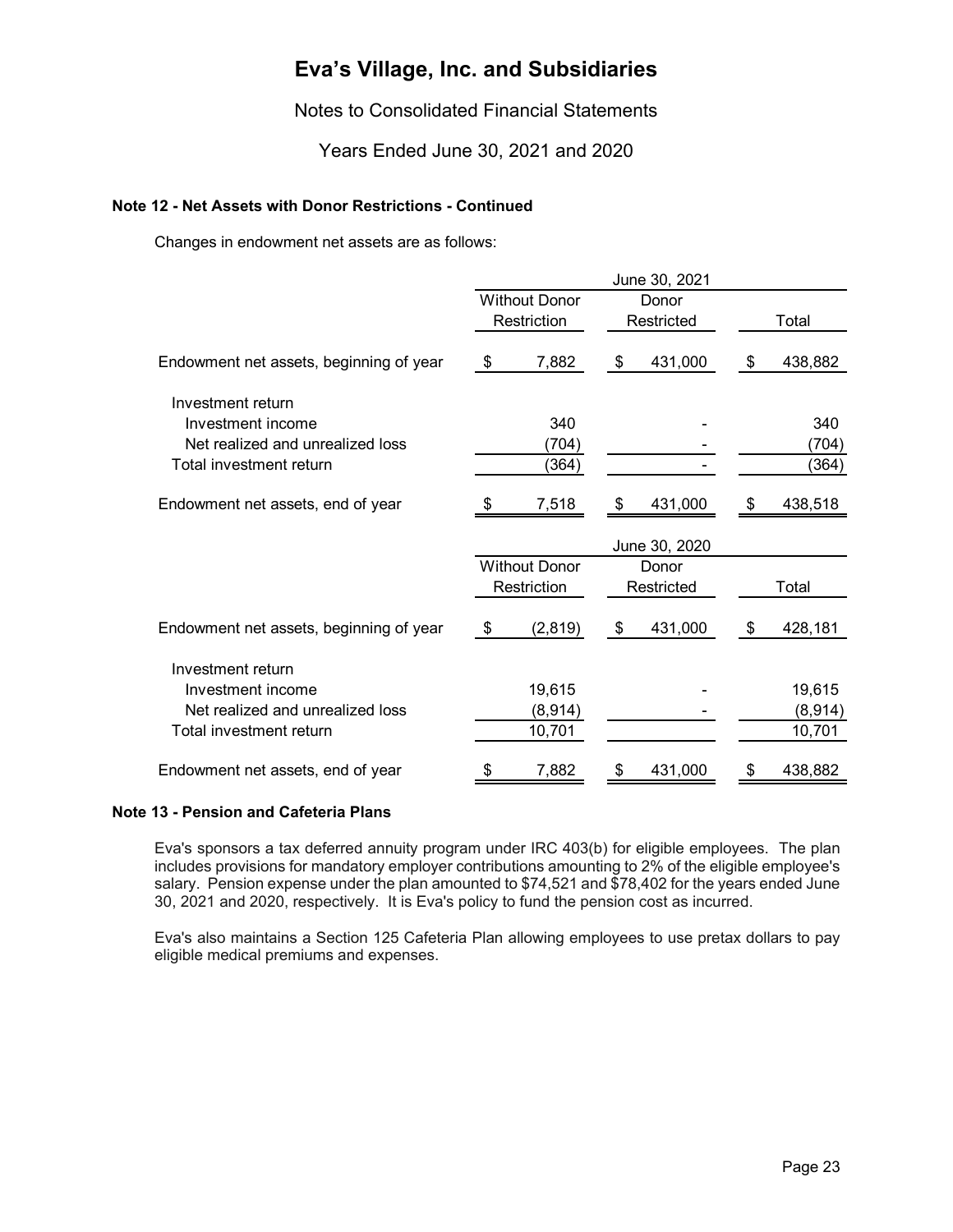Notes to Consolidated Financial Statements

Years Ended June 30, 2021 and 2020

#### **Note 14 - Special Events Support**

Special events support for the years ended June 30, 2021 and 2020 consisted of the following:

|                                  | Year Ended June 30, 2021 |                 |                 |  |  |  |
|----------------------------------|--------------------------|-----------------|-----------------|--|--|--|
|                                  | Gross                    |                 | <b>Net</b>      |  |  |  |
| Event                            | Support                  | <b>Expenses</b> | Support         |  |  |  |
| Dinner gala                      | \$<br>786,637            | \$<br>59,314    | \$<br>727,323   |  |  |  |
| Chef's tasting dinner            | 50                       | 40              | 10              |  |  |  |
| Golf outing                      | 698,963                  | 278,082         | 420,881         |  |  |  |
| Fashion show                     |                          | 3,108           | (3, 108)        |  |  |  |
| Casino night                     | 5,000                    | 5,436           | (436)           |  |  |  |
| Total                            | 1,490,650                | 345,980<br>\$   | 1,144,670       |  |  |  |
|                                  | Year Ended June 30, 2020 |                 |                 |  |  |  |
|                                  | Gross                    |                 | Net             |  |  |  |
| Event                            | Support                  | Expenses        | Support         |  |  |  |
| Dinner gala                      | \$<br>1,163,925          | \$<br>99,788    | \$<br>1,064,137 |  |  |  |
| Lawyers' and accountants' dinner | 198,573                  | 81,161          | 117,412         |  |  |  |
| Golf outing                      | 16,375                   | 2,262           | 14,113          |  |  |  |
| Fashion show                     | 193,986                  | 77,024          | 116,962         |  |  |  |
| Casino night                     | 23,170                   | 830             | 22,340          |  |  |  |
| Total                            |                          |                 |                 |  |  |  |

#### **Note 15 - Commitments**

Minimum annual rental commitments for the remaining term of Eva's noncancellable operating lease are as follows:

| Years ending June 30 |   |         |
|----------------------|---|---------|
| 2022                 | S | 70,559  |
| 2023                 |   | 70,559  |
| 2024                 |   | 70,559  |
|                      |   | 211,677 |

#### **Note 16 - Significant Source of Support**

Eva's received approximately 42% and 53% of its revenue from the state of New Jersey during the fiscal years ended June 30, 2021 and 2020, respectively. The New Jersey Department of Human Services Division of Mental Health and Addition Services comprised 31% and 38% of Eva's total support and revenue for the years ended June 30, 2021 and 2020, respectively.